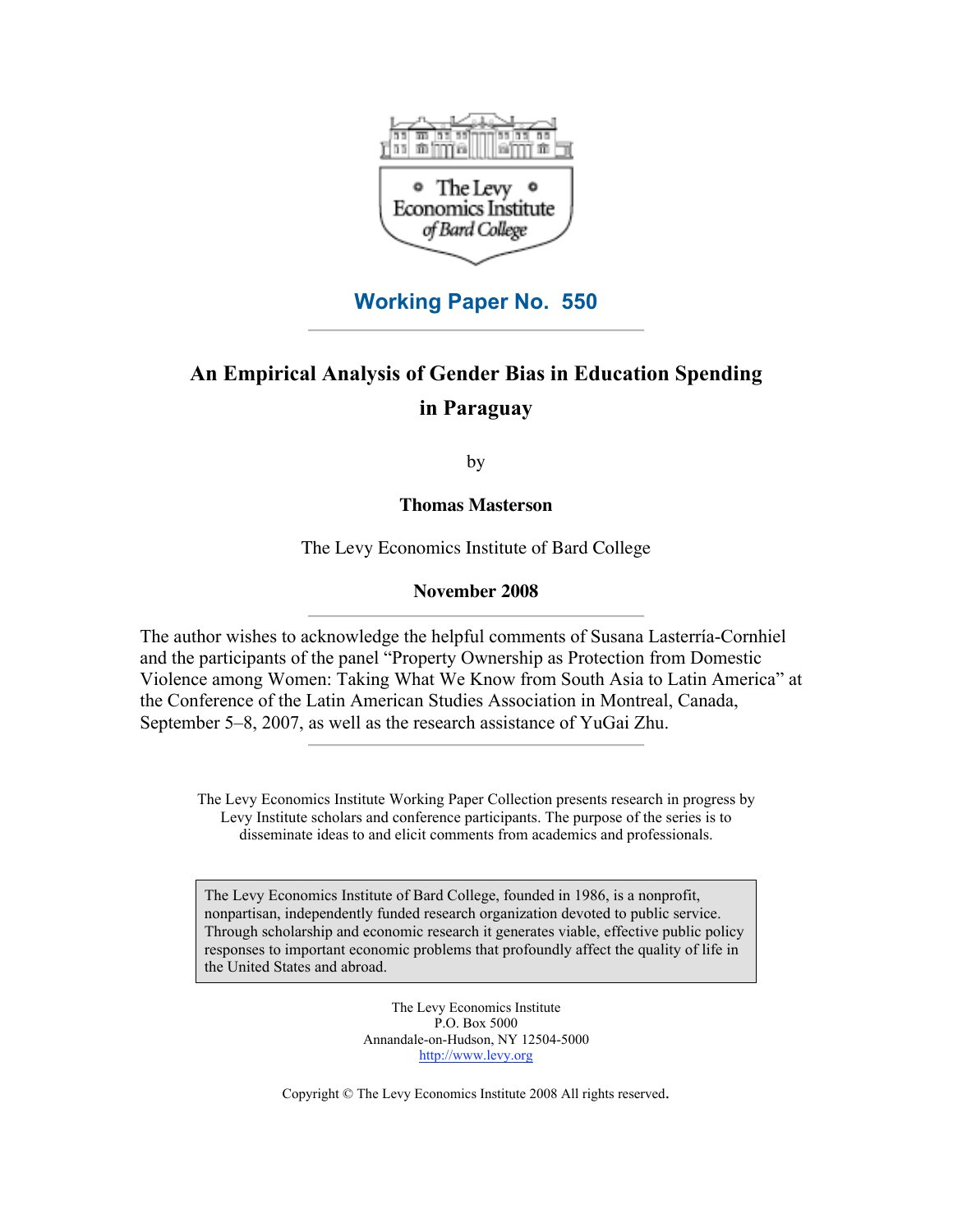## **ABSTRACT**

Gender affects household spending in two areas that have been widely studied in the literature. One strand documents that greater female bargaining power within households results in a variety of shifts in household production and consumption. An important source of intrahousehold bargaining power is ownership of assets, especially land. Another strand examines gender bias in spending on children. This paper addresses both strands simultaneously. In it, differences in spending on education are examined empirically, at both the household and the individual level. Results are mixed, though the balance of evidence weighs toward pro-male bias in spending on education at the household level. Results also indicate that the relationship between asset ownership and female bargaining power within the household is contingent on the type of asset.

**Keywords:** Gender Bias; Education; Assets; Intrahousehold Allocation; Latin America; Paraguay

**JEL Classifications:** C39, D13, J13, J16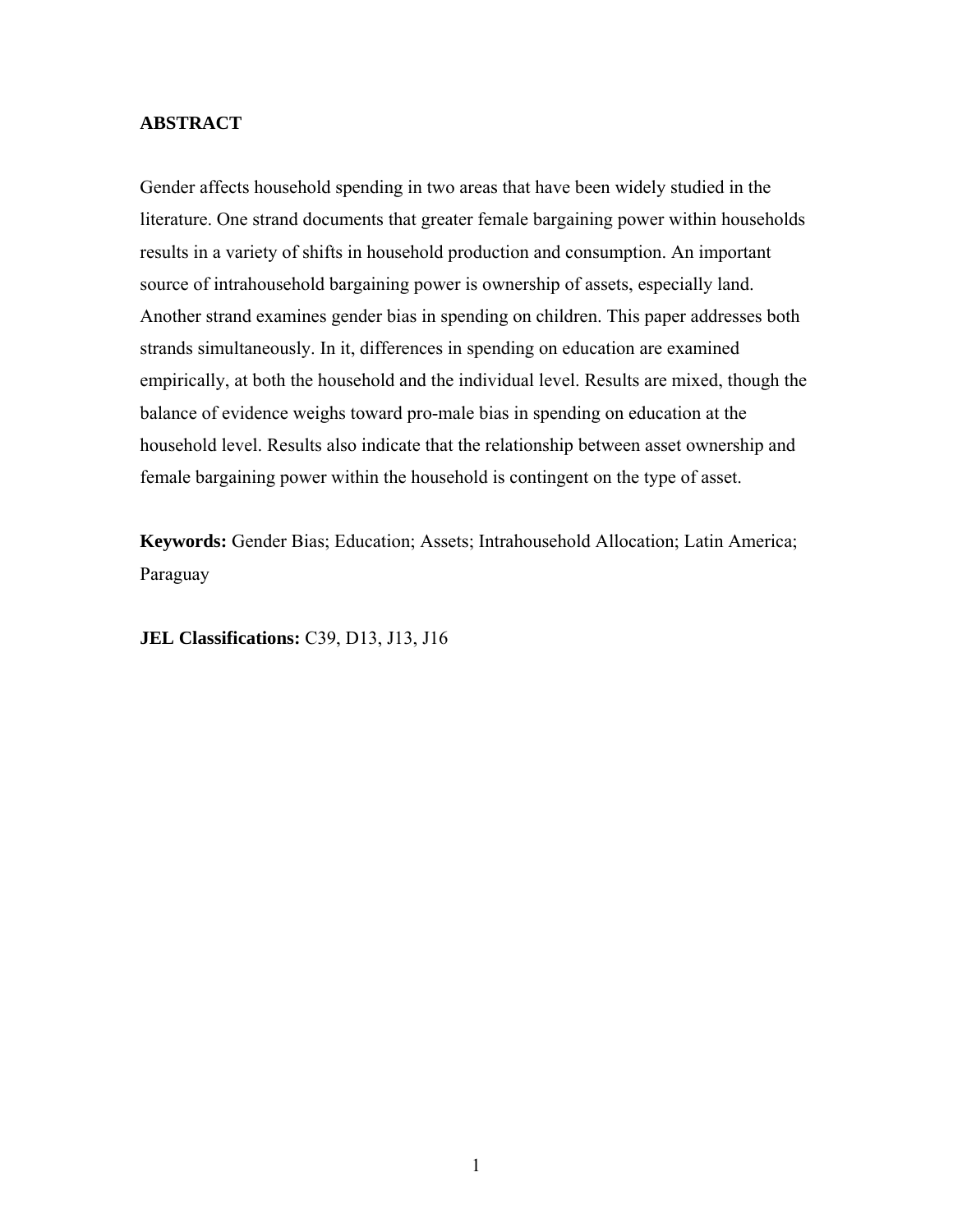### **I. INTRODUCTION**

This paper attempts to organize thinking about the impact of gender on household decision making processes and to apply that organized framework to the task of assessing the impact of gender on the composition of education expenditures in Paraguay. I explore two aspects of gendered patterns in expenditure decision making within households. First, I examine the importance of female bargaining power (as measured by the proxies of female landownership, homeownership, and female income share). Second, I investigate the occurrence of bias in spending on children in the household based on their sex. The empirical analysis focuses on education spending.

Gender patterns in decision making can be divided into two broad categories. The first category includes systematic differences in economic decision making between sexes, presumably the result of gender formation or, more controversially, inherent differences. We could call these *subjective gender patterns*, since the focus is on the decision maker. The second category includes systematic differences in the allocation of resources depending on the sex of the recipients. These patterns could be called *objective gender patterns*, since the focus is on the object of the decision (this is commonly referred to as *gender bias*). This breakdown could certainly be applied to extrahousehold phenomena, as well as interactions between households and institutions, by characterizing the various sides of such interactions by gender. And so, individuals in households could occupy a number of positions with respect to various instances of gender patterns in a given context. For example, a female household head could be on the receiving end of pro-male extrahousehold gender patterns (perhaps by not being approved for a farm production loan that an otherwise identical male household head would receive), while simultaneously being the agent of pro-male intrahousehold gender patterns (for example, leaving the lion's share of her land to her eldest son). Since this paper explicitly focuses on intrahousehold phenomena, from this point forward all mentions of gender patterns will refer to the intrahousehold variety.

There is a wide and growing literature within the intersection of development economics and feminist economics on both types of gender patterns. Most of the literature falls into one or the other category. With the empirical work, this is doubtless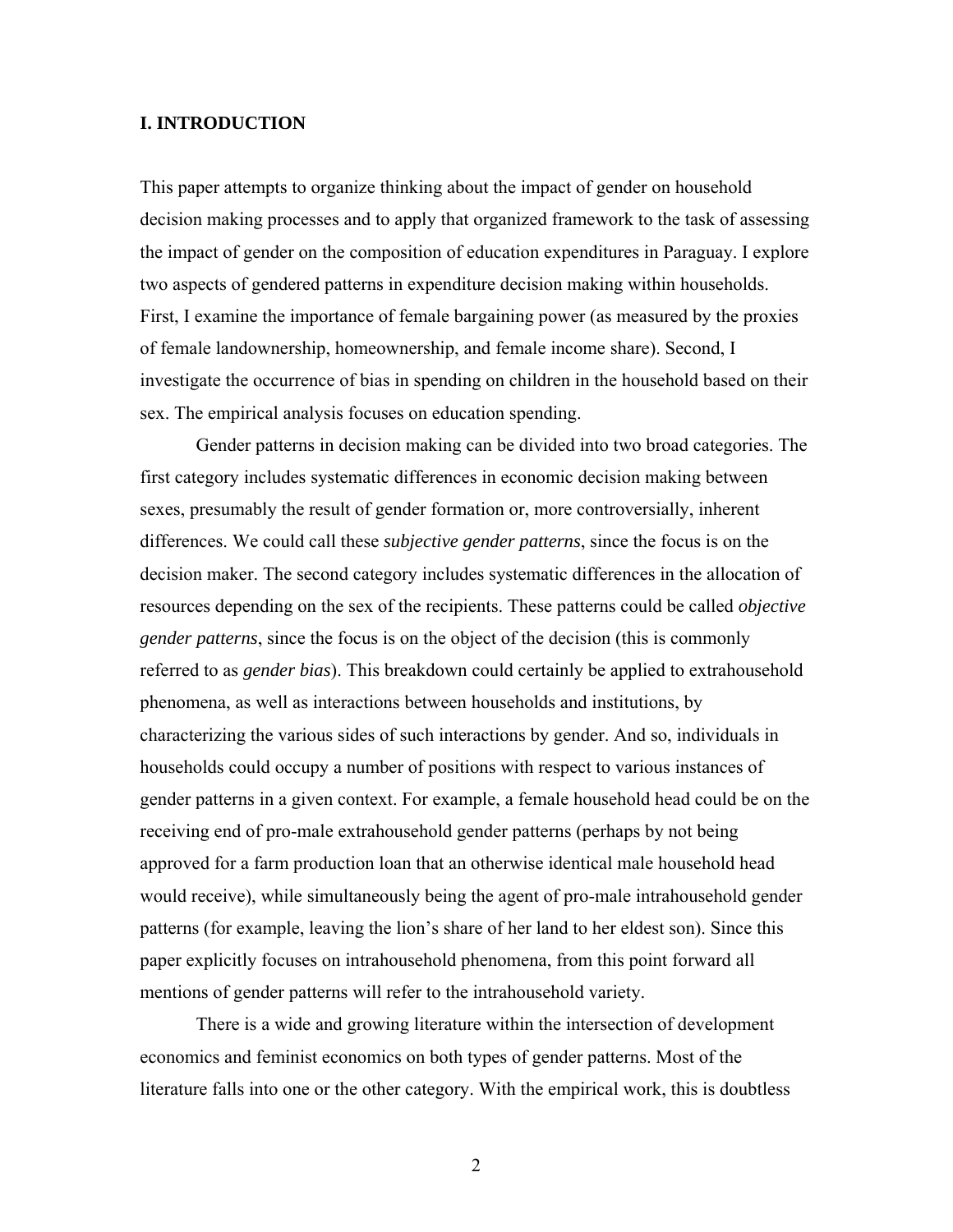due to the data available. The information necessary to assess objective gender patterns (information about actual decision making processes and power) is rarely available. This lack of data means that the presence of objective gender patterns must usually be inferred. Data on spending on an individual level is much more common. Therefore, the presence of subjective gender patterns lends itself much more easily to detection in many cases.

Literature that attempts to describe the presence of gender patterns frequently focuses on outcomes. The prevalence of such studies is easy to understand, since the analysis is fairly straightforward and the data required is relatively easy to acquire. However, when researchers attempt to directly test for evidence of gender patterns in intrahousehold allocation, several obstacles immediately present themselves. First, the ideal data required for analyzing gender patterns (information on not only expenditures on every item by individual within household, but also information regarding how decisions are made) is almost never available.

Many of the studies on subjective gender patterns have focused on outcomes, employing indirect testing for gender patterns. The circumstantial evidence for the existence of pro-male bias has been documented widely. In numerous studies, boys are found to have better school outcomes (Behrman, Pollak, and Taubman 1982; Deolalikar 1993; Davies and Zhang 1995; Nkamleu and Kielland 2006) or to have better health outcomes (Rosenzweig and Schultz 1982; Bairagi 1986; Das Gupta 1987; Rosenzweig and Wolpin 1988; Senauer, Garcia, and Jacinto 1988). However, finding evidence of actual pro-male bias in intrahousehold resource allocation has been more elusive (Kingdon 2005).

Much of the literature on intrahousehold resource allocation that focuses on objective gender patterns studies how decisions are made within the household and the differential impact that bargaining power by gender has on household welfare in general. From a starting point of the unitary household model (in which households are assumed to be units within which egalitarian principles automatically apply to the distribution of resources among members, or are enforced by a benevolent dictator), the theory of the household has moved on to more nuanced analyses of intrahousehold distributional dynamics. Bargaining models allow us to consider the role of the relative bargaining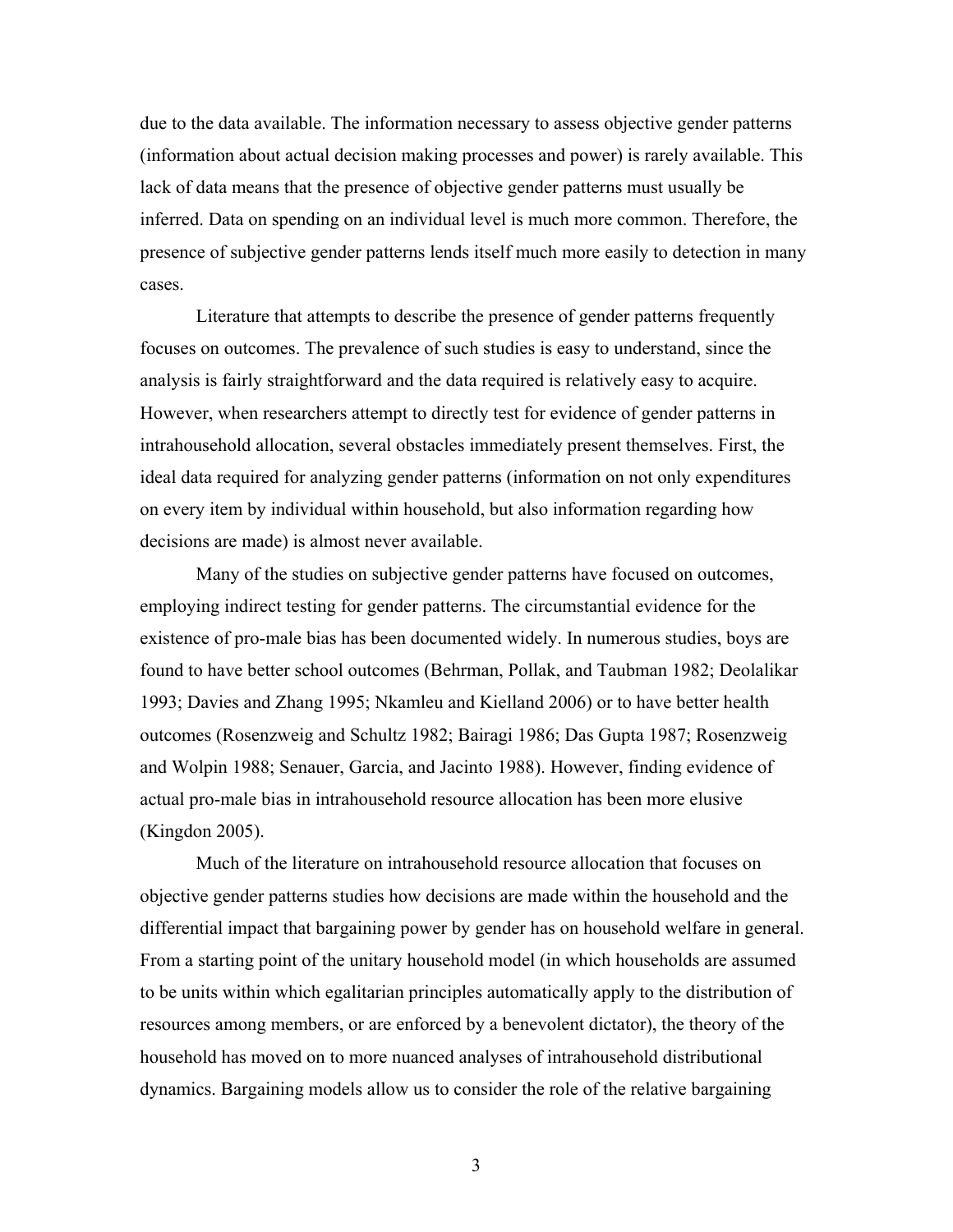positions of different household members in distribution decisions (Folbre 1984). For the most part these models assume binary pairs of "players," bargaining over who gets what. Early models assumed Pareto efficient outcomes, but empirical evidence does not support that assumption. We are left with an analysis in which outcomes are determined by the relative bargaining positions of household members and the institutional structures within which they interact, which need not necessarily be technically or allocatively efficient (Udry 1996; Agarwal 1997).

In many of these studies, the gender balance of power is measured using income. Studies of income effects on household welfare show that female income provides an advantage (Senauer, Garcia, and Jacinto 1988; Thomas 1990; Brown, Yohannes, and Webb 1994). Refinements of this type of study have examined the "lumpiness" of income to show that food expenditures depend on gender-disaggregated seasonal income flows (Hopkins, Levin, and Haddad 1994). The general conclusion drawn from these studies is that greater female income leads to greater spending on household welfare (food, health care, and education). Others have theorized that control over land should have a similar affect (Agarwal 1994). The extension to assets in general will be under closer scrutiny in this study.

Few studies attempt to analyze both aspects of gender's impact on household welfare simultaneously. This paper represents an attempt to do just that. The rest of the paper is organized as follows. Section II lays out the data I use in my analysis, the methods I employ, and the model I use. Section III presents the results of the analysis for household-level spending. Section IV presents the results of the analysis of individuallevel spending. Section V summarizes the conclusions to be drawn from the analysis and suggests some ways forward.

#### **II. DATA AND METHODS**

The data used in this analysis is from the 2000–2001 Encuesta Integrada de Hogares (MECOVI 2001). The survey is based on the World Bank Living Standards Measurement Survey model. It is wide-ranging and fairly comprehensive, with detailed information about consumption expenditures and income-generating activities. There are important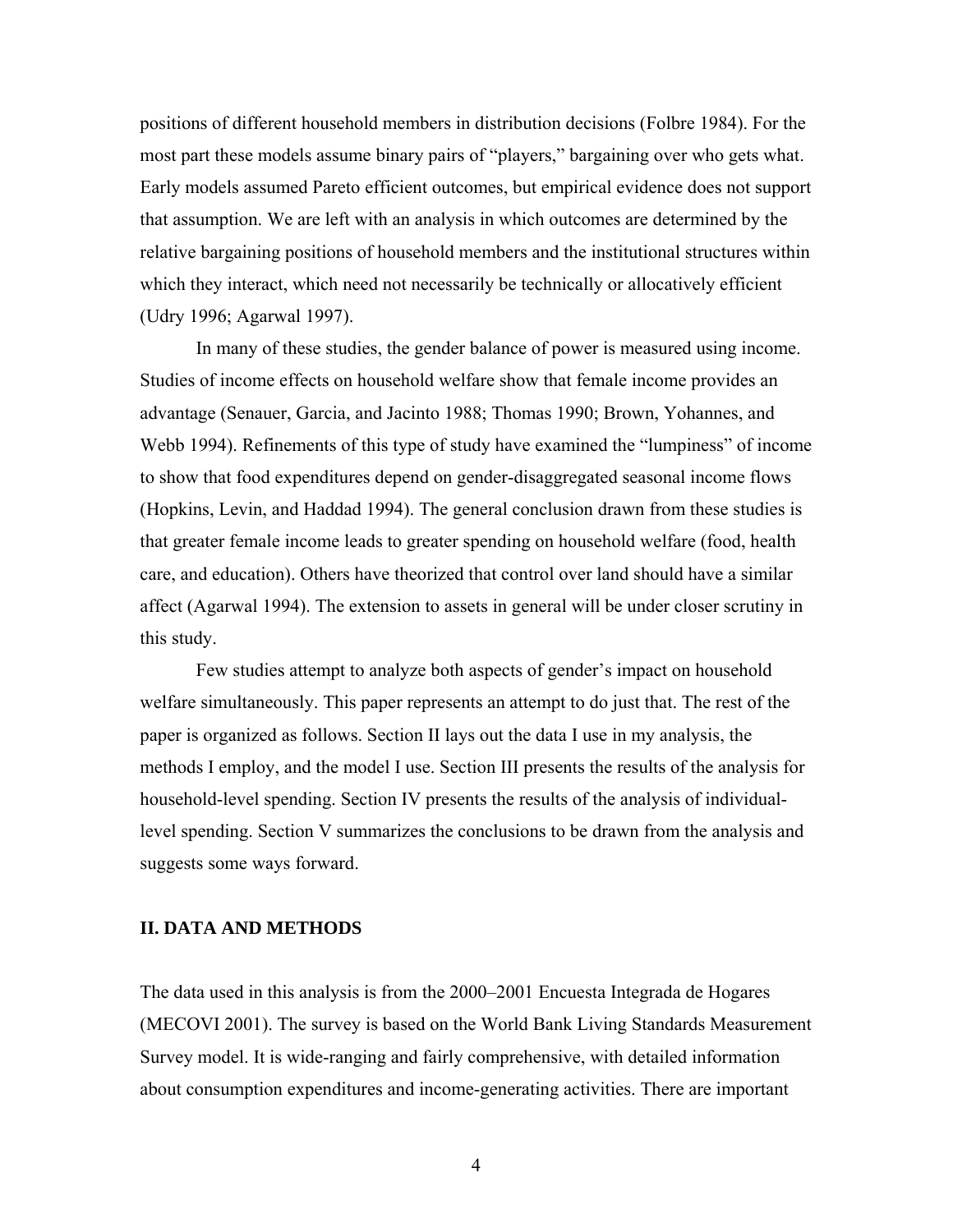details missing for the purpose of this paper, unfortunately. Specifically, there is no information about the ownership of specific assets (the ownership of homes and land would be especially good to know more about) or about decision making within the household. The survey frame is a stratified random sample, with the two strata defined as urban and rural, based on the definitions in Paraguay's decennial census. Of the 8,131 households in the overall survey, however, only 2,862 were asked about their consumption expenditures; of those households, 2,113 included children. These households comprise the sample for this analysis. While the overall survey is nationally representative, I cannot say that the subset is as well.<sup>1</sup> In the remainder of the paper, I will be implicitly talking about this sample of households.

The method used follows Kingdon (2005). The regression model is an application of the Working and Leser specification of the Engel curve:

$$
s_i = \alpha + \beta \ln \left( \frac{x_i}{n_i} \right) + \gamma \ln(n_i) + \sum_{j=1}^{J-1} \theta_j \left( \frac{n_{ji}}{n_i} \right) + \eta z_i + \mu_i
$$

where  $s_i$  is the share of household expenditures,  $x_i$  is total household expenditure,  $n_i$  is the number of household members,  $n_{ij}$  is the number of household members in age-sex category *j*,  $z_i$  is a vector of household characteristics, and  $\mu_i$  is a stochastic error term, all for household *i* (Kingdon 2005). Household characteristics used include the age and years of education of the household head, dummy variables for land- and homeownership, and the dependency ratio (number of individuals in the household under 18 or over 64 divided by the total number of household members). I test for the presence of objective gender patterns using a set of variables for the age-sex composition of the household, the share of household members falling into the following categories: boys and girls, aged 0–4, 5– 9, 10–14, 15–19, and 20–24. To test for subjective gender patterns, I add variables that are proxies for female bargaining power within the household: *MotherOwns* and *MotherOwnsHome* for female ownership of land and home; and *incshare*, the share of household income earned by the female spouse or partner. This model allows me to

<sup>&</sup>lt;sup>1</sup> Missing values were multiply imputed using a hot-decking procedure (Reilly 1993; Cranmer and Gill 2007).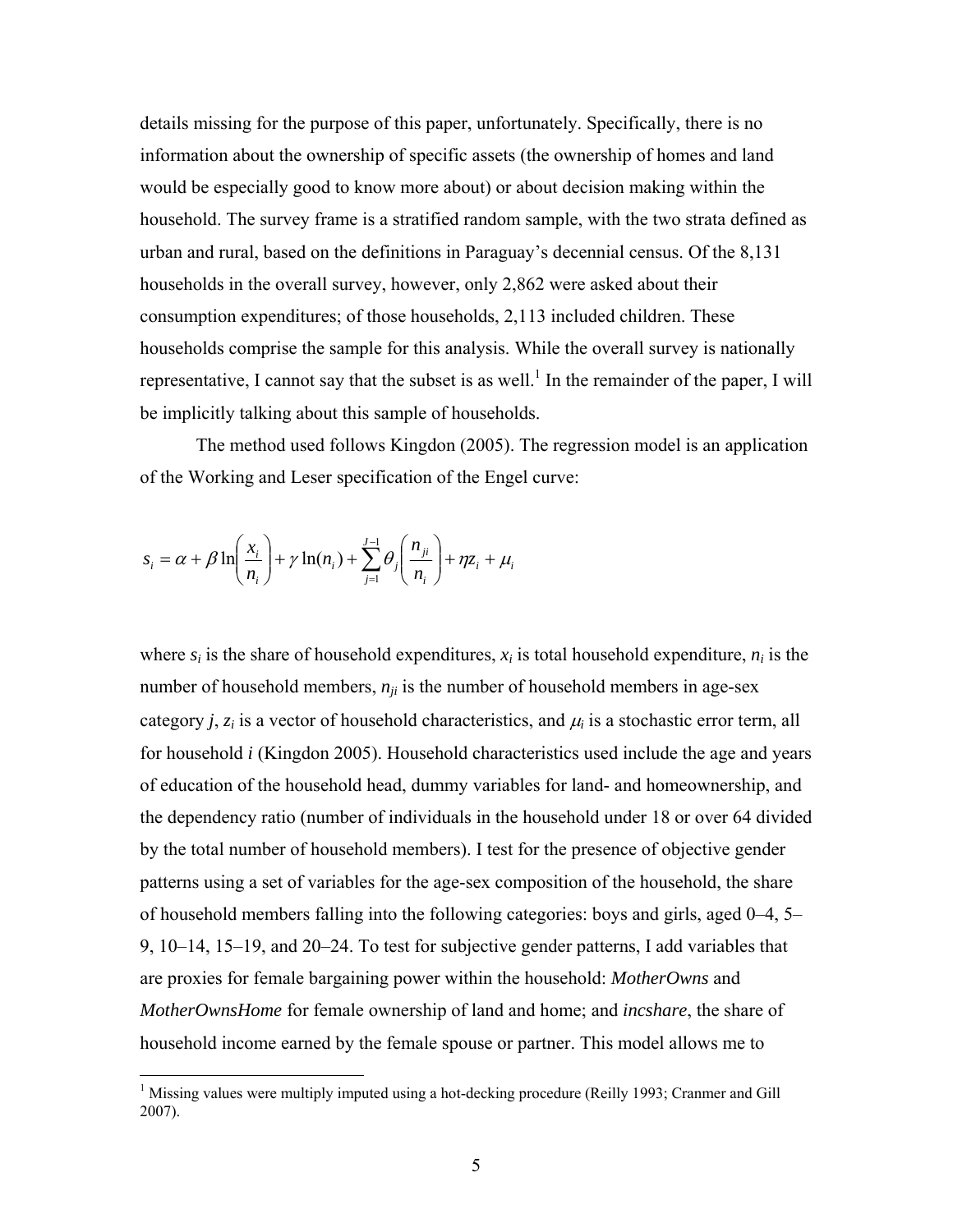simultaneously detect both objective and subjective gender patterns in the allocation of consumption expenditure. I apply this model to spending on food and education. Since I want to estimate the impact of female bargaining power, I limit the sample to households with a male and a female, as head and spouse. $<sup>2</sup>$ </sup>

In order to deal with the endogeneity of the woman's share of household income, I run a Heckman selection model using the above variables as independent variables, along with years of education and age of the female and the income quintile of the household. In the selection equation, the dependent variable is an indicator for positive female income. As independent variables, I use the additional variables just mentioned, as well as presence of children in the household. With the results of this regression, I create a new variable *incshare2*, which is the residual from the Heckman regression, with the exception that I set *incshare2* equal to zero if the original *incshare* is zero.

I follow Kingdon's comparative approach, running OLS on the complete sample of households with children and then estimating a probit equation for positive spending on education, and finally an OLS regression for those households with positive spending. The motivation for this is that, as Kingdon points out, the most common method in the literature is to run an OLS regression on spending for all households. But since a significant number of households will spend zero, this introduces bias into OLS regression coefficients. Using the Tobit regression is a possible solution, but it imposes the assumption that decisions about whether to spend (on education, for example) and how much to spend are made the same way. Hurdle models offer advantages over Tobit, in that they are two stage estimators: the first stage estimates the maximum likelihood function for positive spending and the second stage estimates the determinants of the amount of spending (Kingdon 2005). Finally, I run separate regressions for rural and urban households, after testing whether the coefficients were significantly different between the two. Using the adjusted Wald test, I was able to reject the null hypothesis that all of the coefficients were the same for rural and urban households at the 1% confidence level.

The central question is the presence of gender patterns. In the case of objective gender patterns, this will be tested using *F* tests on marginal effects within age cohorts—

 $\overline{a}$ 

 $2<sup>2</sup>$  Note that none of these households are classified as male-headed in the survey.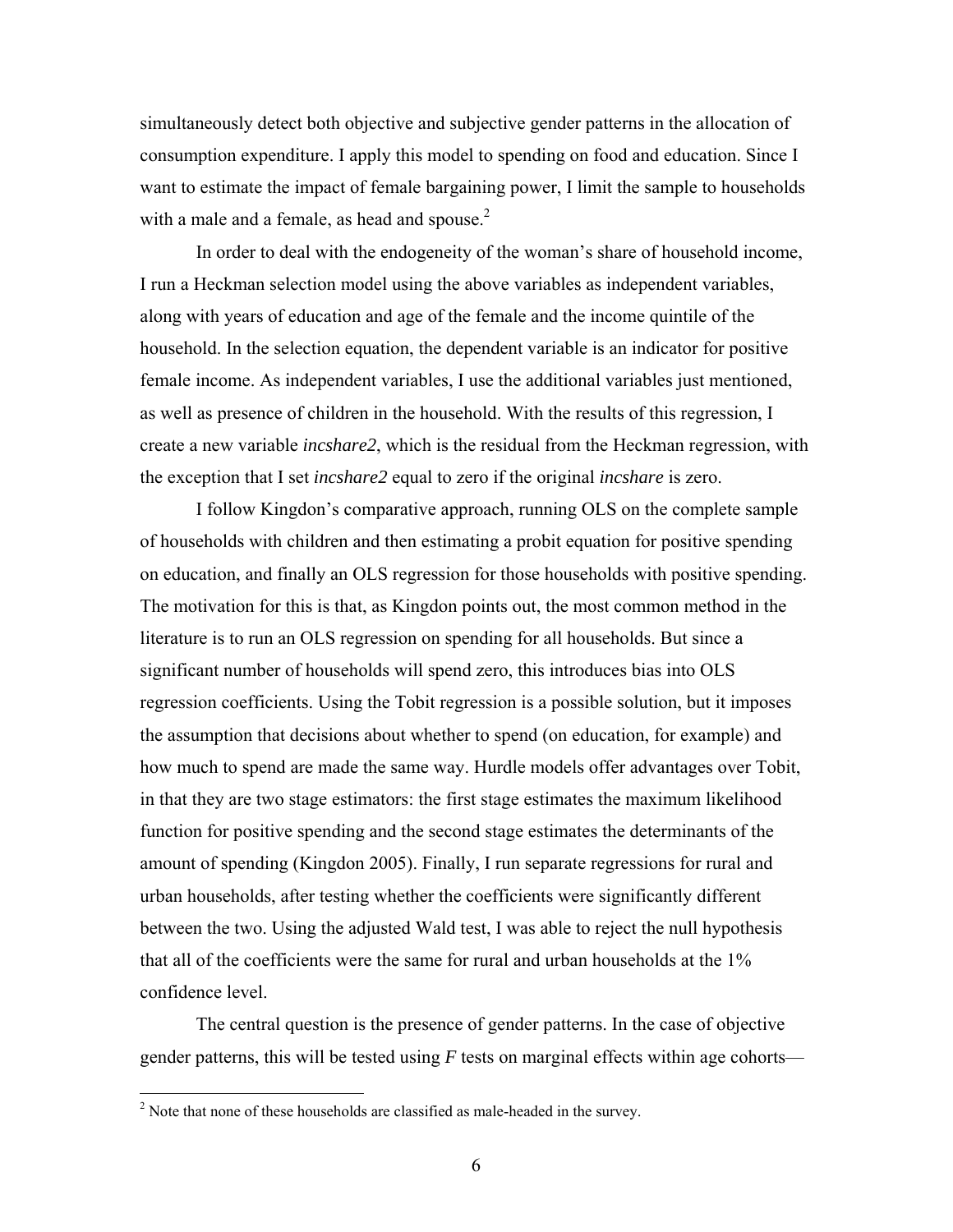if the marginal effect of age-sex category shares is significantly different by sex within age category, this constitutes evidence that the data cannot refute the presence of subjective gender patterns. In the case of subjective gender patterns, the significance (both statistical and economic) of marginal effects of my proxies for female bargaining power within the household is the test. Any conclusions based on these tests come with qualifications, of course. Finding consistent significant results would mean that the data are not inconsistent with subjective gender patterns. But given the nature of the data at hand, it would fall short of proof; rather it would constitute a failure to disprove the hypothesis.

Table 1 shows that there are certainly gendered differences in educational outcomes in Paraguay. Illiteracy is significantly higher among women and in rural areas. Enrollment rates and private school attendance rates are significantly lower in rural areas. Enrollment rates are lower and private school attendance rates are higher, but not significantly so, for females.

Summary statistics for the variables I use in the analysis are presented in table 2. In rural households, the average share of expenditures going to education is significantly lower than in urban households.<sup>3</sup> Rural households spend, on average, less than one-half of what urban households spend per capita. Rural households are also larger than the average urban household by more than one-half of a person. Rural households have a significantly greater share of younger children.

The primary female in rural households is less than half as likely to own a home as her urban counterpart, although urban households are only slightly more likely to own homes.<sup>4</sup> Rural households are twice as likely to own land as urban households. Rural households have an extra half a dependent per household member compared to their urban counterparts. Primary females are much more likely to have no income in rural households than urban, while almost none of the rural households have a primary female as the sole income earner. Because of these two dynamics, I report the female share of income both for all households and for those households in which it is non-zero. In both

 $\overline{a}$ 

<sup>3</sup> For testing the significance of difference in mean values, I used the STATA command *svy : mean* in combination with the *lincom* post-estimation command to generate the t values reported in table 1. The same method is used for table 2.

<sup>&</sup>lt;sup>4</sup> For both land and home ownership, only those households with title are counted as owners. For those households that say they own land or their home but have no title, no individuals are listed as owners.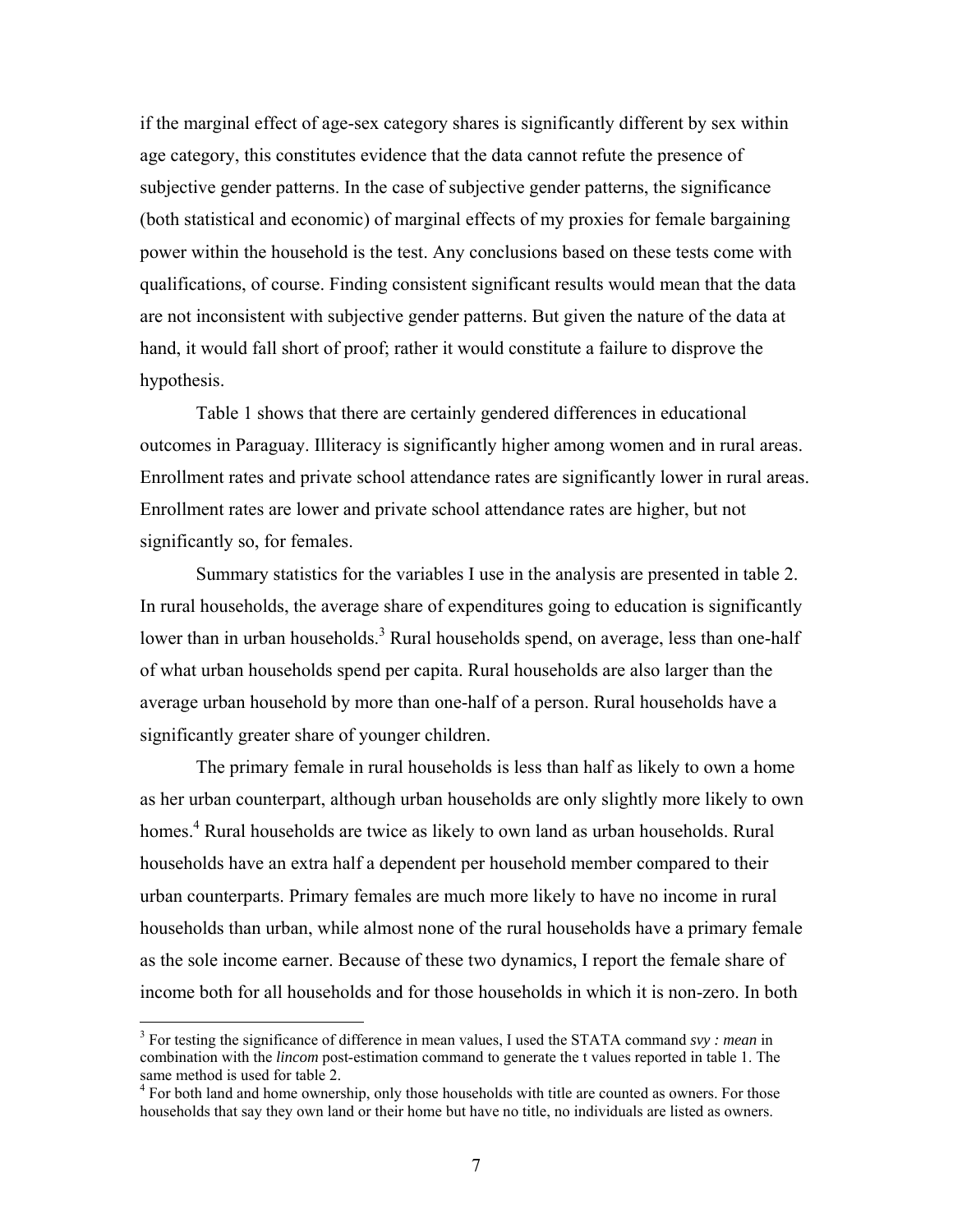cases, it is significantly smaller in rural households than urban households, though in the non-zero case the differences are much smaller.

Next, I compare shares of household expenditure going to education by area and various gender variables (see table 3). Rural households with male children devote significantly greater shares of their spending to education, while in urban areas the difference in education shares is negative, but not statistically significant. This evidence is consistent with an objective gender pattern at work, at least in rural households. Rural households with female land rights spend more and urban households with female land rights spend significantly less on education. Female homeownership is associated with significantly greater spending on education in rural areas. The preliminary analysis thus looks promising, at least in terms of finding evidence of objective gender patterns. The evidence of subjective gender patterns is mixed.

### **III. EDUCATION SPENDING BY HOUSEHOLDS**

I report the results of the regression analysis in table 4 for rural households and table 5 for urban households. The first two columns in tables 4 and 5, entitled "Probit and Conditional OLS," report results for the maximum likelihood estimate of spending on education by the household and the log of share of expenditures for education, given nonzero spending, respectively. The third column reports the combined marginal effect for each independent variable, computed from the results in the first two columns. The last column reports the results of the OLS regression of share of spending on education for all rural households. What is immediately obvious is that determinants of the decision to spend and how much to spend can behave quite differently. This is the sort of insight that hurdle models can bring to the analysis. For example, the share of females in rural households aged 20 to 25 significantly decreases the likelihood of spending on education, but increases the share spent in the event that spending does occur. Comparing the marginal effects to the OLS results provides some contrasts, as well.

Looking first at the results in table 4, for rural households' decision on whether and how much to spend on education, spending per capita and household size were both positive and significant for the decision to spend, but not significant for the amount of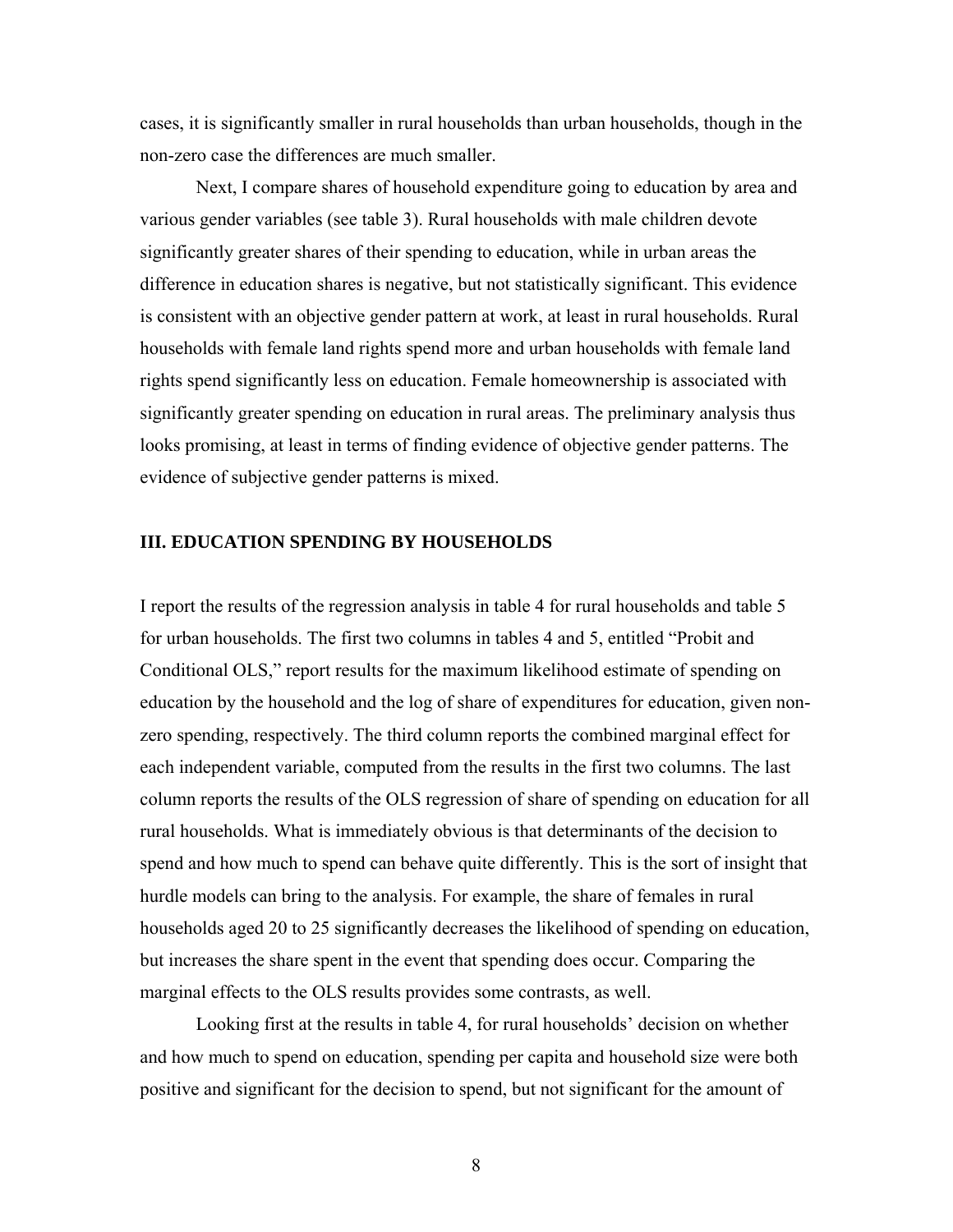spending. Households with more educated heads were significantly more likely to spend on education, but those households do not spend significantly more than others. All of the age-sex category shares for children aged 5 to 14 were positive and significant for the decision to spend, while the share of females aged 20 to 24 significantly decreased the likelihood of spending on education. But for the amount of spending, only the shares of male and female children aged 10 to 14, males aged 15 to 19, and females aged 20 to 24 were significant and positive, while the share of boys aged 0 to 4 significantly decreased the share of spending on education. The latter result suggests that households with young boys might be foregoing spending on their older children to save for the future education of the young boy.

The combined marginal effect incorporates the results of the probit and conditional OLS regression. We see that the marginal effect of the share of boys aged 0 to 4 in the household is negative and significant, while the effect of shares of children aged 5 to 14 were positive.

Turning to the proxies of female bargaining within the household, the ownership of assets by women has a significant impact on the decision to spend on education, but not on the share of expenditures devoted to education. Interestingly, the direction of the effect is negative for landownership and positive for homeownership. Their combined marginal effects on education spending are not significant. While the OLS regression shows some similarities to the combined marginal effects, we can see important cases that are misleading. For example, the indicator for no female income is negative and significant in the OLS regression, but not in either of the probit or conditional OLS regressions, or in the combined marginal effect. Also, the estimated coefficient share of female children aged 20 to 24 is significant and positive, which follows the conditional OLS result, but masks the negative effect on the decision to spend on education.

The decision to spend on education ("Probit" column in table 5) by urban households increases significantly with per capita spending. For all children aged 5 to 14 the estimated coefficients are large, positive, and significant. The share of female children aged 0 to 4 significantly decreased the likelihood of education spending of the urban household. In terms of the female bargaining power proxy variables, only the estimated coefficients for primary female homeownership and the indicator for no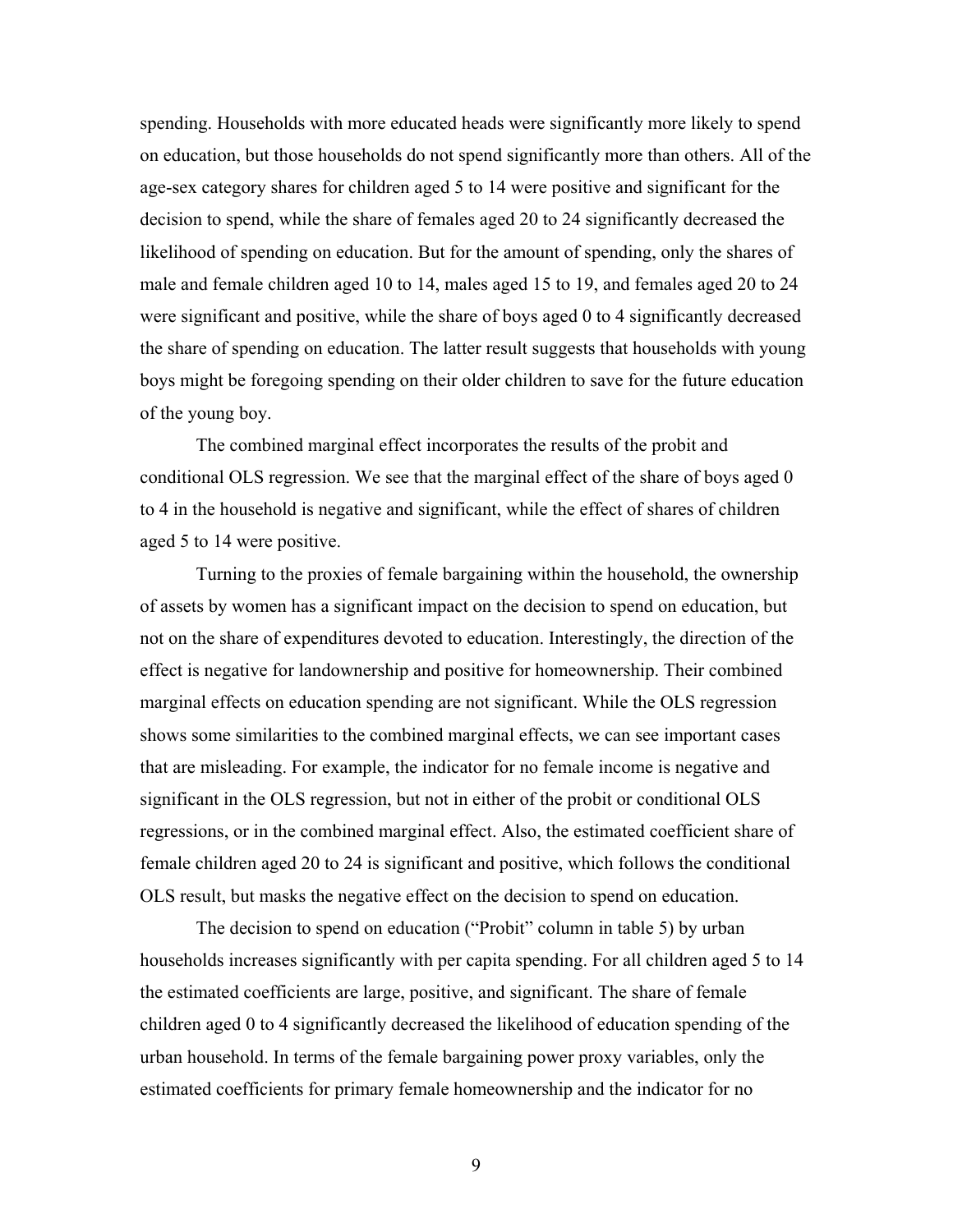income for the primary female were statistically significant, but with countervailing signs: the latter was negative, while the former was positive. In terms of the share of spending on education in urban households, we can see from the regression of the conditional shares of education spending ("Conditional OLS" column, table 5) that households that own homes, households that have higher dependency ratios, and households with more educated household heads spend a significantly greater share on education. The years of education of the household head has a relatively small impact on the share of spending on education. The share of females aged 0 to 4 significantly decreased spending, while the share of males aged 15 to 24 increased it significantly. Looking for signs of subjective gender patterns, we find that the estimated coefficients for mothers owning a home are significantly different from zero, large, and negative, while the estimated coefficient for female share of income is positive and significant.

The estimated marginal effects on urban households' education spending shows more statistical significance in general. Expenditures per capita, household size, and landownership all significantly increase education spending, while additional years of education for the household head significantly decreases it. The latter result is a contrast with both the rural results and with the probit conditional OLS and OLS regressions for urban households. The age-sex shares follow the rural pattern. Children aged 0 to 4 reduce the share of education spending, while children aged 5 to 19 increase it. These results are all significant with the exception of females aged 15 to 19. The contrast here is for males aged 20 to 24, the share of which increases education spending significantly. Mothers that own land or have no income decreased education spending shares, while the female income share increased it.

The presence of objective gender patterns requires that the marginal effects for each age category be significantly different for the two sexes (for example,  $ME_{sM0509} \neq$ ΜΕ*sF0509*). Table 6 reports the difference in marginal effects (the marginal effect of the share of boys minus the marginal effect of the share of girls) on education spending. An *F* test of this hypothesis rejected the null hypothesis that the effects were equivalent in all age categories in urban areas, and for ages 0 to 4 and 10 to 14 in rural areas. Among rural households, male children aged 0 to 14 reduced spending, while in urban areas the opposite was true. In urban households spending was lower for higher shares of male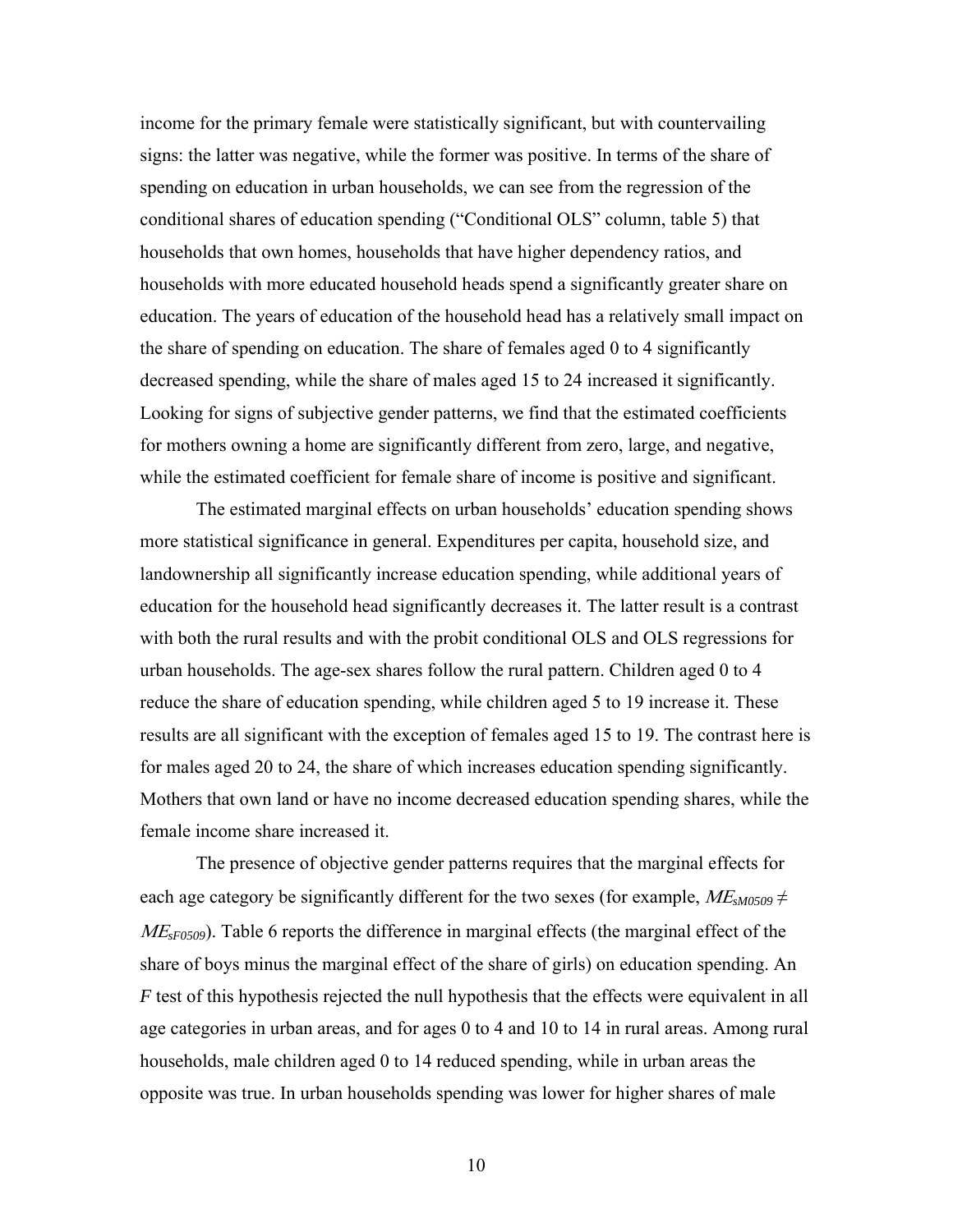children aged 10 to 14, but higher for all other categories. Confining attention to schoolage children, three of four significant results are positive, so there does seem to be evidence of objective gender patters (specifically pro-male bias) in education spending, though it is far from clear-cut.

The evidence for subjective gender patterns among rural households is scant and contradictory. Women owning land reduces the likelihood of spending on education, while owning homes increases it. Among urban households the evidence is stronger, though no less contradictory. Women owning land has an overall negative impact on education spending, while women owning homes has a positive effect on the spending decision, but a negative effect on the amount, which cancel each other out in the combined effect. More suggestively, no female income reduces the likelihood of spending and the likely amount of spending, while the female income share raises the amount and positively impacts the combined effect. Among urban households then, we may say that there is a gender pattern, affected by bargaining power more strongly determined by income rather than asset ownership.

#### **IV. EDUCATION SPENDING ON INDIVIDUALS**

Kingdon (2005) supplements her household analysis with an analysis of individual spending in India to see if aggregation is hiding gender bias that may be more visible at the individual level. I also continue my analysis on disaggregated individual-level spending data. Table 7 reports average spending (in millions of guaranies) on individuals by sex and area. Statistical significance is verified with *t* tests. Spending is significantly lower in rural areas for every age-sex combination, but, within age and area, the differences between spending on boys and girls is not statistically significant anywhere. Indeed, average spending is *greater* on boys than girls in urban areas.

The regression analysis follows the same methodology as that in the householdlevel analysis, with the exception that the unit of analysis is now the individual. This focus has certain implications for the analysis. First, the regressions are now run within age categories. Second, we now have one dummy indicator, *male*, in place of the age-sex category shares. Third, the presence of objective gender patterns will be tested with the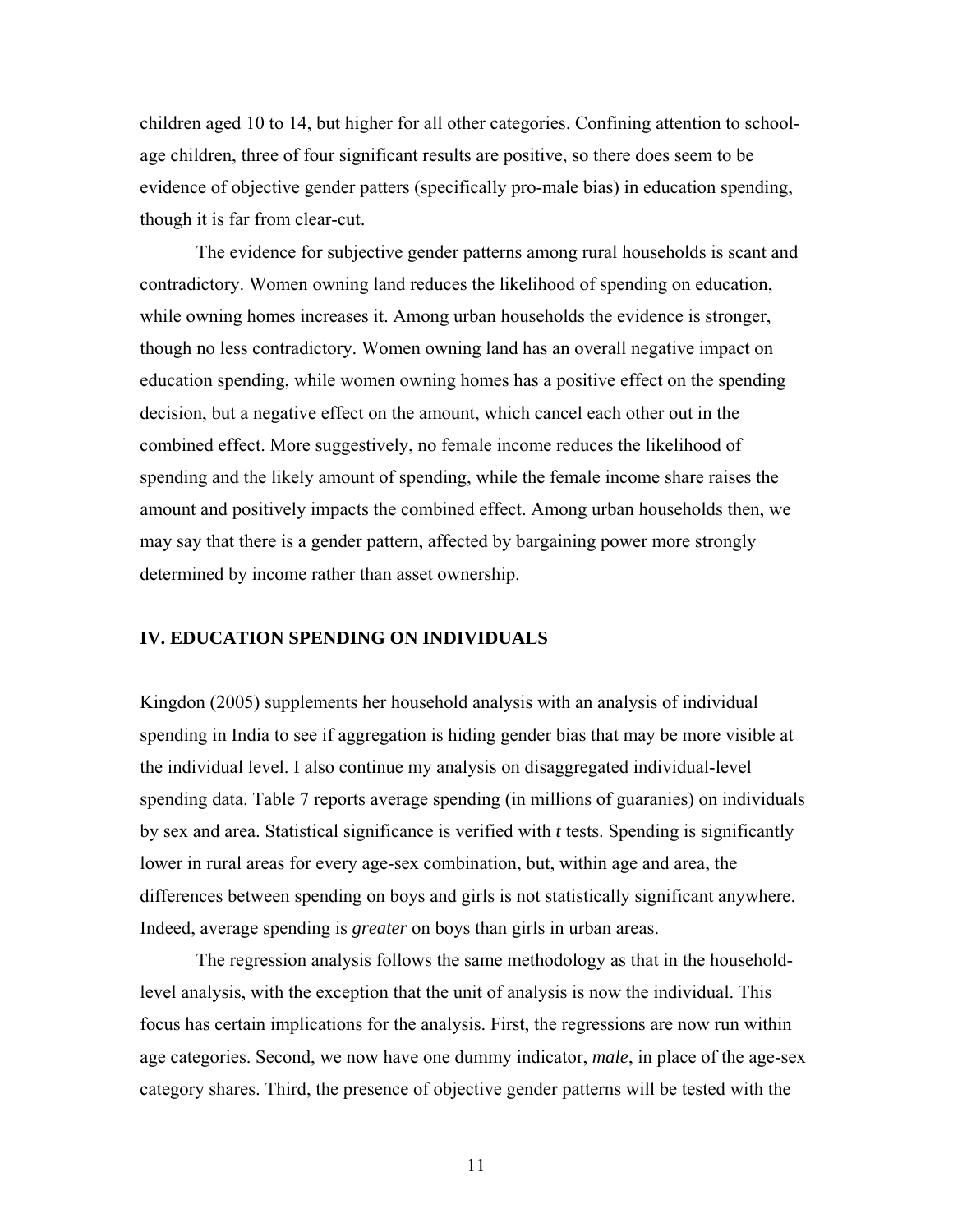significance of the male indicator, rather than as the significance of the difference in marginal effects. In addition, I add interaction terms between *male* and *MotherOwns* and *MotherOwnsHome*. The results of the analysis are reported in tables 8 and 9 for rural and urban households, respectively.

In rural areas, expenditures per capita have a consistently positive and significant effect on the decision to spend, as well as the amount of education spending, as expected. This effect is, in all cases, not carried over to the marginal effect, which, though positive, is not significant. Household size positively and significantly impacts the decision to spend on children aged 10 and up, and significantly increases the amount spent on those aged 15 to 19. Higher dependency ratios increase the likelihood of spending on education on 5- to 10- and 15- to 19-year-olds, and landownership and more years of education increases spending on 5- to 10-year-olds.

The measure of objective gender patterns, *male*, has two significant impacts in this analysis. There is a significantly greater likelihood of spending on the education of male children between 10 and 14; there is significantly less spending on the education of boys aged 15 to 19 among individuals on whom positive sums were spent. In all age groups, the combined marginal effect is economically small and not statistically significant. In all age groups, the signs for mothers owning land and homes are opposite. Subjective gender patterns also do not appear to be overwhelmingly in evidence. Households with landowning mothers spend significantly more on 15- to 19-year-olds. Households with homeowning mothers are more likely to spend on 5- to 9-year-olds and spend *less* on 15- to 19-year-olds. Households with higher female share of income spend more on 10- to 14-year-olds and are more likely to spend on 15- to 19-year-olds.

The interaction terms between *male* and *MotherOwns* and *MotherOwnsHome* are interesting. The signs for the coefficients of the two interaction terms are opposite in each age group and opposite of the asset ownership variables as well. Although mostly not statistically significant, this pattern is curious. Significant impacts include: households in which the mother owns land spend more on boys aged 5 to 9 and households with mothers that own homes are less likely to spend on boys aged 5 to 9 and spend less on boys aged 5 to 9 and 10 to 14.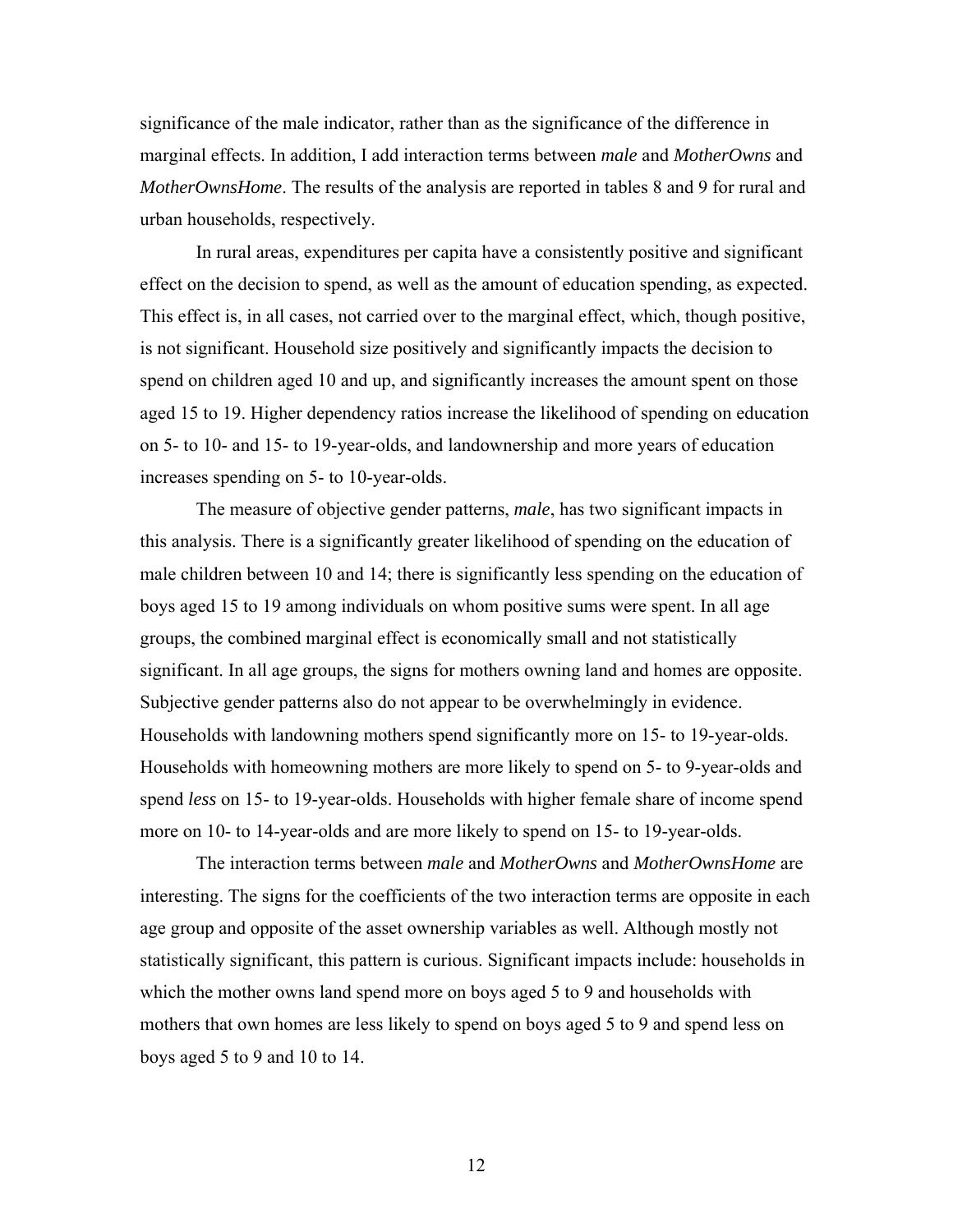Turning to urban households (table 9) we see some similarities. Households with higher expenditures per capita are significantly more likely to spend on education and spend significantly more as well. Notably, the combined marginal effect of expenditures per capita is significant in the 10 to 14 and 15 to 19 age groups in urban areas. Household size has no significant impact on spending among urban households. Higher dependency ratios significantly increase the likelihood of spending on the education of 5- to 10-yearolds, while significantly increasing the amount spent on 5- to 9- and 15- to 19-year-olds. Higher dependency ratios also have a significant positive marginal effect on education spending on 10- to 14- and 15- to 19-year-olds. Older household heads are significantly more likely to spend on the education of 10- to 19-year-olds, and spend significantly more on 15- to 19-year-olds. More educated household heads spend significantly more on 5- to 10- and 15- to 19-year-olds, and the combined marginal effect is significantly positive for the latter group.

There is thin evidence for objective gender patterns in urban areas. The only statistically significant result is that boys aged 10 to 14 are more significantly likely to receive education spending. This result does match the rural finding. For subjective patterns, we have another mixed bag. There are no significant impacts of mothers owning land in urban households (no doubt due to the lower incidence of landholdings in urban areas). Households in which the mother owned the home spent significantly less on the education of 5- to 10- and 15- to 19-year-olds. For the latter group, this result also holds in rural households. Households in which the mother earned no income were less likely to spend on the education of 5- to 10-year-olds, but the share of female income had no statistically significant impacts. The interaction terms had no significant impact in urban households.

#### **V. CONCLUSIONS**

This analysis perhaps raises more questions than it answers. Consistent results for objective gender patterns across areas were few and far between at the individual level: there was significantly greater likelihood of spending on boys aged 10 to 14 and significantly less spending on children aged 15 to 19 among households in which mothers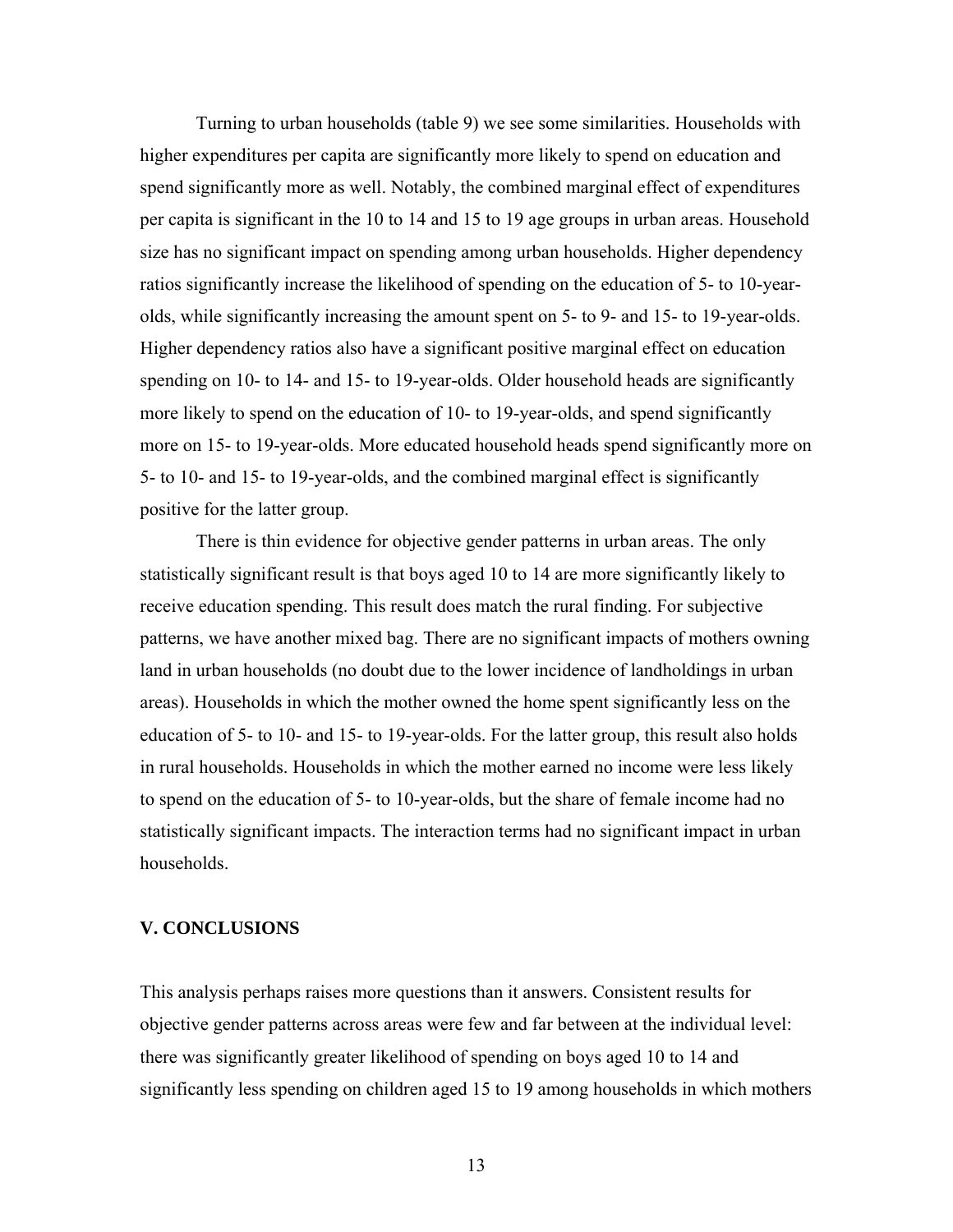owned homes. At the household level, the increase in education spending from the share of boys aged 10 to 14 was significantly greater than that of girls aged 10 to 14 in both urban and rural areas. But, in the case of children aged 0 to 4, the impact of the share of boys decreases education spending more in the rural areas and decreases it less in urban areas than the share of girls. So is there pro-male gender bias in education spending in Paraguay? At the household level, five of seven significant differences in marginal effects were pro-male. At the individual level, two of three significant results were promale. On balance then there seems to be a pro-male bias in education spending, but it is not consistent across areas and age groups.

Why should there not be more uniformity with regard to objective gender patterns between town and country? Certainly, if the results supported the argument that the town was more or less biased than the country (in terms of objective gender patterns), there might be an argument about differing gender norms in the two areas. But there is no consistent difference between town and country other than urban households spending more on education, and this is surely due to differences in household income and opportunity.

The picture is even less clear for subjective gender patterns. At the household level, female landownership had negative impacts (when significant), while at the individual level, the only significant impact was positive. Where significant, female homeownership had positive impacts on the decision to spend, but negative impacts on the amount of spending. This, at least, was consistent across areas and age groups. Female income share had a positive impact in the rare case that it had any significant impact. Given that the effects of female ownership of different types of assets and female income generation differ so greatly, we are left to speculate at why this might be so.

Another interesting aspect of this analysis is that gender patterns seem to be more pronounced at the aggregate household level than at the individual level. The motivating question for the Kingdon study was whether aggregation into households was masking gender bias (Kingdon 2005). Indeed, Kingdon finds greater evidence of gender bias at the individual level than at the household level. In this study, I find the opposite: more evidence at the household than at the individual level.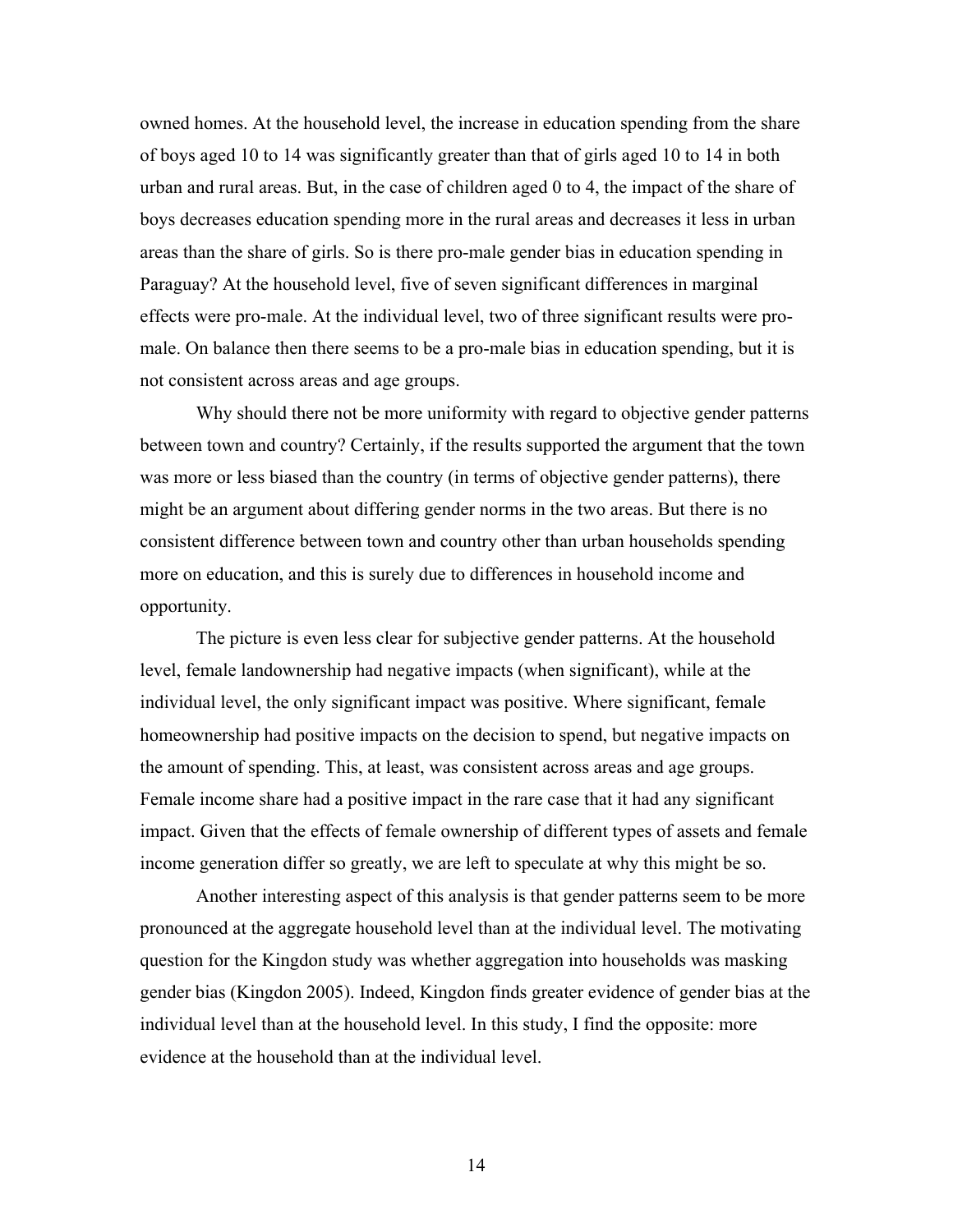More detailed information about asset ownership and decision making is sorely needed to enable further analysis that can point the way towards effective policy interventions. More detailed knowledge about ownership will certainly help to refine our understanding of bargaining power. Without it, parsing the results presented here is akin to an exercise in fantasy. One might be tempted to argue that the different results were traceable to the fact that land is more of an income-generating asset than a home, so it confers greater bargaining power. But the impact of homeownership was more similar to the impact of income share than was landownership, so it is difficult to see the relationship between women's economic empowerment within the household and bargaining power, at least as reflected in spending on education.

The question of how this study might inform policy is instructive in underlining the need to better understand the dynamics at play. If we want to encourage education spending by households, for example, should we encourage female homeownership (perhaps by requiring joint title within couples)? If we want to improve educational outcomes for females, should policy be designed to increase female landownership instead?

On the broader topic of the nature of gender patterns, more careful attention to the nuances of gender processes within households will, I think, be quite fruitful. Separating out agency and recipiency will add to our understanding of the dynamics of intrahousehold resource allocation. In some cases, there is broad overlap, as in studies of labor allocation to plots owned by individuals of different sexes within households. But in cases in which those affected by decisions have little or no direct influence in decision making, there are likely to be at least two layers of gender processes in play.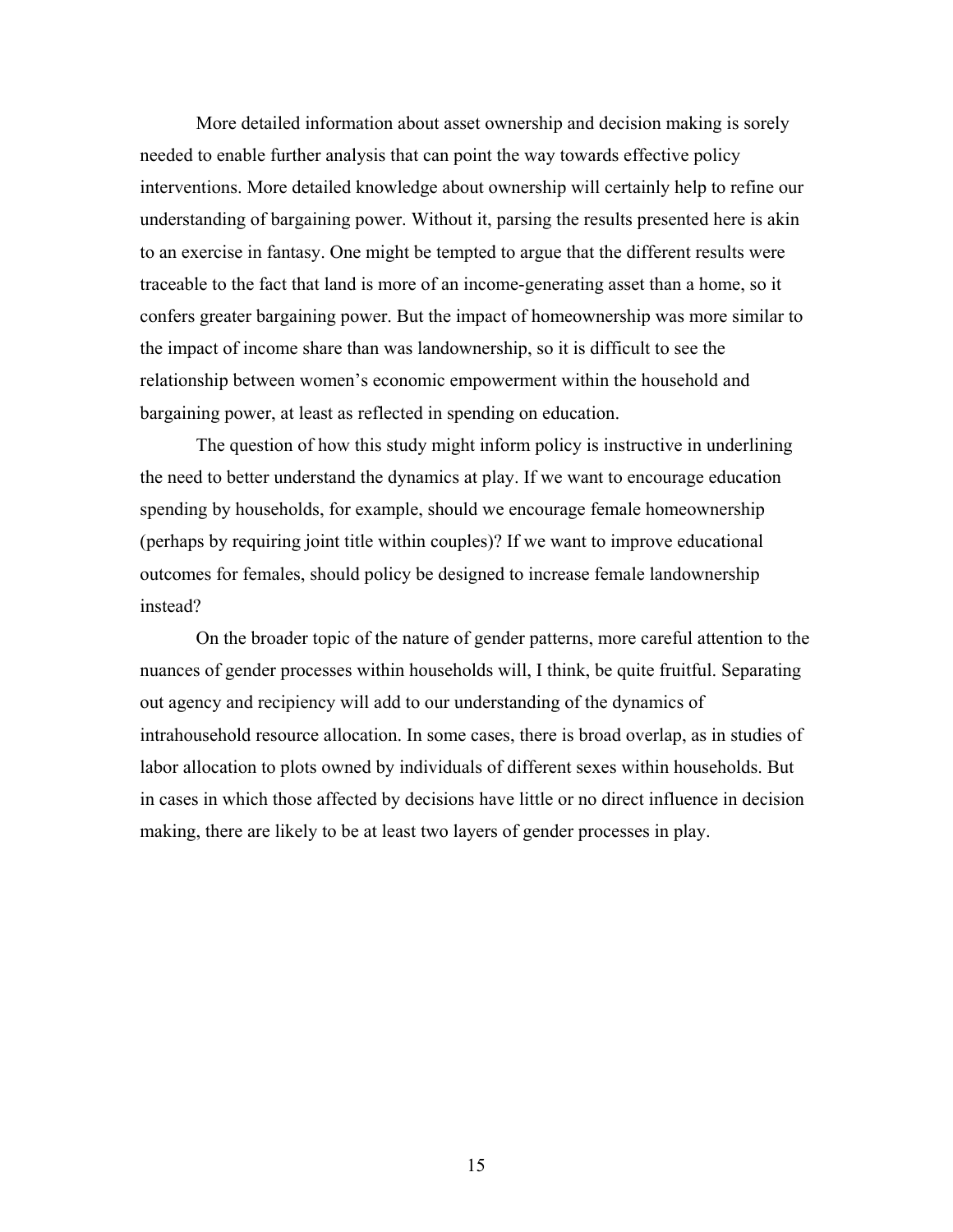## **TABLES**

|            | <b>Rural</b>          |                 | <b>Urban</b> |          |  |  |  |  |  |  |  |
|------------|-----------------------|-----------------|--------------|----------|--|--|--|--|--|--|--|
| <b>Sex</b> |                       | <b>Literacy</b> |              |          |  |  |  |  |  |  |  |
|            | Illiterate            | Literate        | Illiterate   | Literate |  |  |  |  |  |  |  |
| Male       | 18.44                 | 81.56           | 9.87         | 90.13    |  |  |  |  |  |  |  |
| Female     | 21.86                 | 78.14           | 11.2         | 88.8     |  |  |  |  |  |  |  |
|            | <b>Enrollment</b>     |                 |              |          |  |  |  |  |  |  |  |
|            | Not Enrolled          | Enrolled        | Not Enrolled | Enrolled |  |  |  |  |  |  |  |
| Male       | 24.15                 | 75.85           | 12.44        | 87.56    |  |  |  |  |  |  |  |
| Female     | 20.27                 | 79.73           | 11.76        | 88.24    |  |  |  |  |  |  |  |
|            | <b>Type of School</b> |                 |              |          |  |  |  |  |  |  |  |
|            | Public                | Private         | Public       | Private  |  |  |  |  |  |  |  |
| Male       | 95.63                 | 4.37            | 72.54        | 27.46    |  |  |  |  |  |  |  |
| Femalel    | 94.68                 | 5.32            | 70.13        | 29.87    |  |  |  |  |  |  |  |

**Table 1. Literacy, Enrollment, and Private School Enrollment by Area and Sex**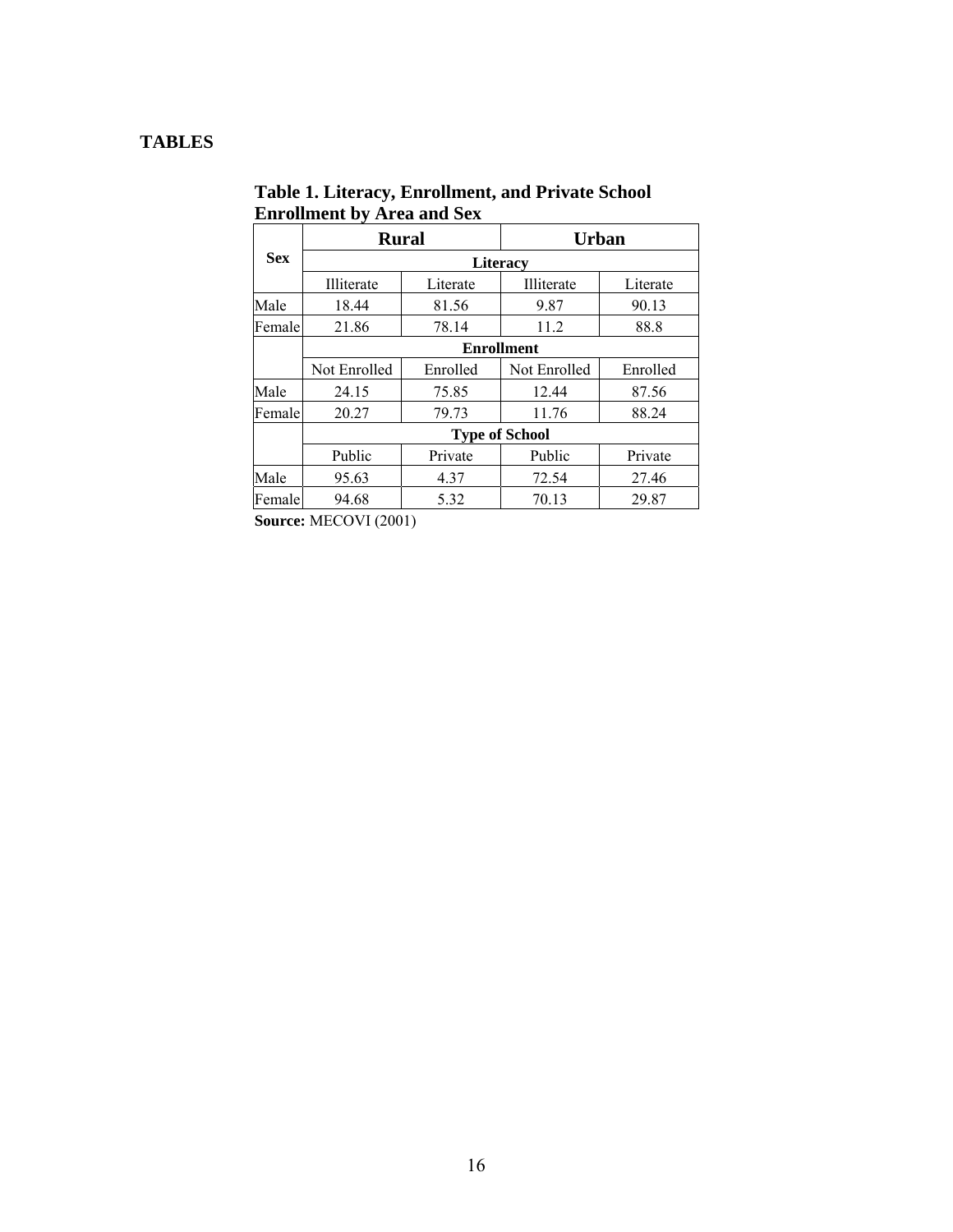|                                              |         | <b>Urban</b> | <b>Rural</b> |            |                 |
|----------------------------------------------|---------|--------------|--------------|------------|-----------------|
|                                              |         | Linearized   |              | Linearized |                 |
|                                              | Mean    | Std. Err.    | Mean         | Std. Err.  | t value         |
| <b>Education Share of Expenditures</b>       | 0.074   | 0.006        | 0.033        | 0.002      | $-5.932**$      |
| Education Expenditures (millionG/individual) | 0.141   | 0.014        | 0.045        | 0.003      | $-6.57**$       |
| Expenditures per capita $(G1,000)$           | 620.399 | 36.066       | 259.932      | 13.472     | $-9.363**$      |
| Household Size                               | 5.021   | 0.163        | 5.750        | 0.216      | $2.693**$       |
| Share of male children 0-4                   | 0.062   | 0.005        | 0.081        | 0.008      | 2.066*          |
| Share of female children 0-4                 | 0.045   | 0.005        | 0.072        | 0.005      | 3.912**         |
| Share of male children 5 to 9                | 0.051   | 0.005        | 0.074        | 0.006      | $2.823**$       |
| Share of female children 5-9                 | 0.054   | 0.006        | 0.055        | 0.004      | 0.139           |
| Share of male children 10-14                 | 0.039   | 0.005        | 0.067        | 0.006      | 3.902**         |
| Share of female children 10-14               | 0.046   | 0.004        | 0.056        | 0.004      | $1.71\dagger$   |
| Share of male children 15-19                 | 0.044   | 0.004        | 0.050        | 0.005      | 0.91            |
| Share of female children 15-19               | 0.055   | 0.005        | 0.043        | 0.005      | $-1.636$        |
| Share of male children 20-24                 | 0.034   | 0.003        | 0.038        | 0.004      | 0.665           |
| Share of female children 20-24               | 0.054   | 0.006        | 0.042        | 0.005      | $-1.62$         |
| Mother Owns Land                             | 0.030   | 0.010        | 0.042        | 0.011      | 0.772           |
| Land Owner                                   | 0.135   | 0.019        | 0.287        | 0.031      | $4.231**$       |
| Mother Owns Home                             | 0.111   | 0.017        | 0.044        | 0.012      | $-3.251**$      |
| Home Owner                                   | 0.415   | 0.034        | 0.295        | 0.034      | $-2.51*$        |
| No Female Income                             | 0.342   | 0.022        | 0.545        | 0.036      | 4.783**         |
| Female Share of Income                       | 0.018   | 0.010        | 0.002        | 0.001      | $-1.738\dagger$ |
| Female Share of Income <sup>a</sup>          | 0.198   | 0.015        | 0.116        | 0.013      | $-4.137**$      |
| Dependency Ratio                             | 0.770   | 0.027        | 1.245        | 0.062      | 7.058**         |
| Age of HH Head                               | 45.253  | 0.717        | 44.981       | 0.797      | $-0.253$        |
| Years of Education of HH Head                | 10.130  | 0.420        | 4.467        | 0.211      | $-12.038**$     |

## **Table 2. Summary Statistics of Regression Variables by Area**

*Significance levels: † : 10% \* : 5% \*\* : 1%* 

**Source:** MECOVI (2001)

**Notes:** a. This is only for those households with non-zero primary female income.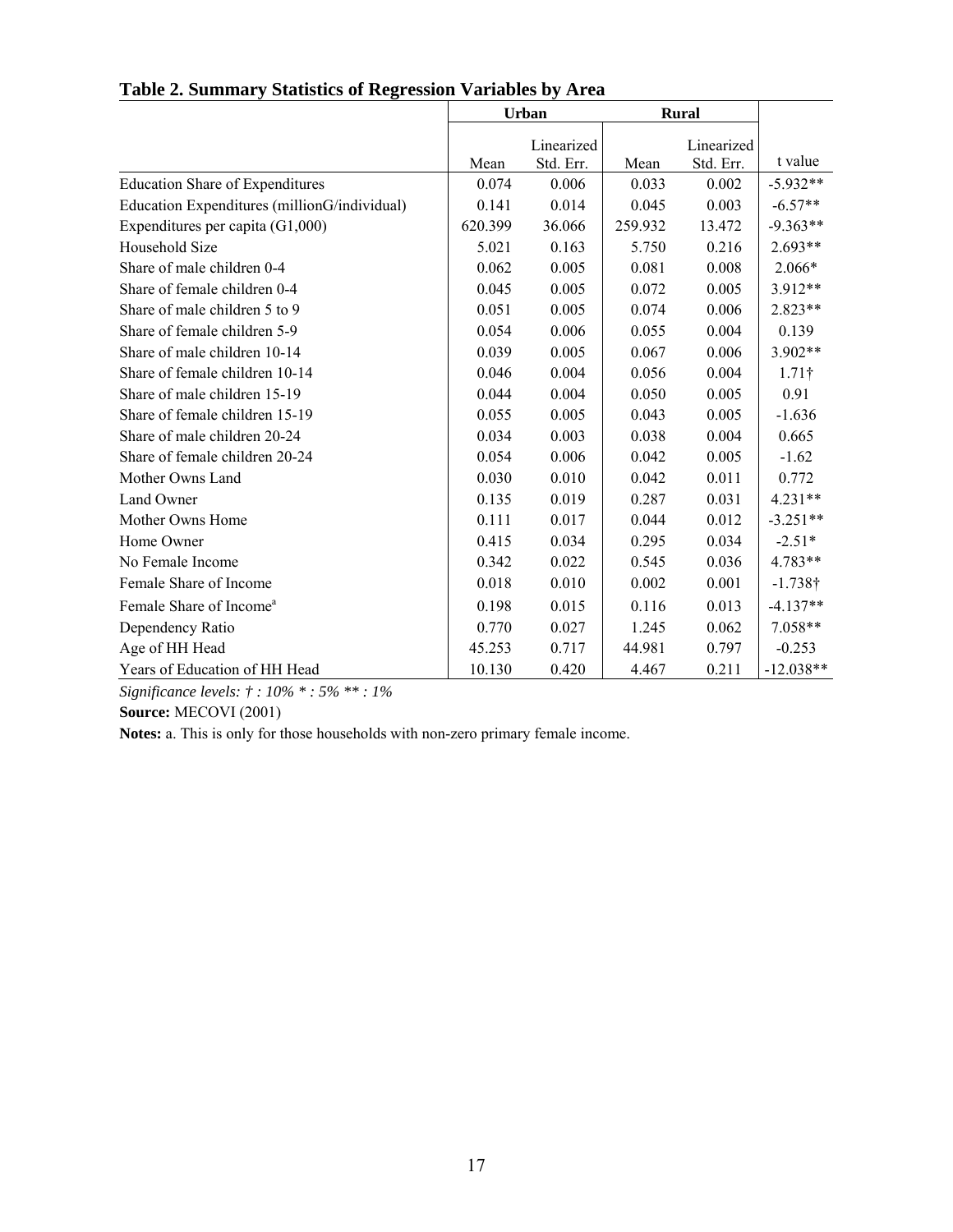|       |                  | Linearized            |                         | Linearized       |           |
|-------|------------------|-----------------------|-------------------------|------------------|-----------|
|       | Mean             | Std. Err.             | Mean                    | Std. Err.        | t value   |
|       |                  |                       |                         |                  |           |
|       |                  | <b>Without Boys</b>   |                         | <b>With Boys</b> |           |
| Rural | 0.025            | 0.004                 | 0.038                   | 0.003            | 2.864**   |
| Urban | 0.090            | 0.017                 | 0.076                   | 0.007            | $-0.796$  |
|       |                  | <b>No Female Land</b> | <b>Some Female Land</b> |                  |           |
|       |                  | <b>Rights</b>         | <b>Rights</b>           |                  |           |
| Rural | 0.036            | 0.003                 | 0.062                   | 0.016            | 1.644     |
| Urban | 0.079            | 0.007                 | 0.057                   | 0.009            | $-2.043*$ |
|       | <b>No Female</b> |                       |                         |                  |           |
|       |                  | <b>Homeowner</b>      | <b>Female Homeowner</b> |                  |           |
| Rural | 0.036            | 0.003                 | 0.061                   | 0.012            | $2.009*$  |
| Urban | 0.079            | 0.007                 | 0.074                   | 0.009            | $-0.531$  |

**Table 3. Shares of Spending on Education, by Area and Gender** 

*Significance levels: † : 10% \* : 5% \*\* : 1%*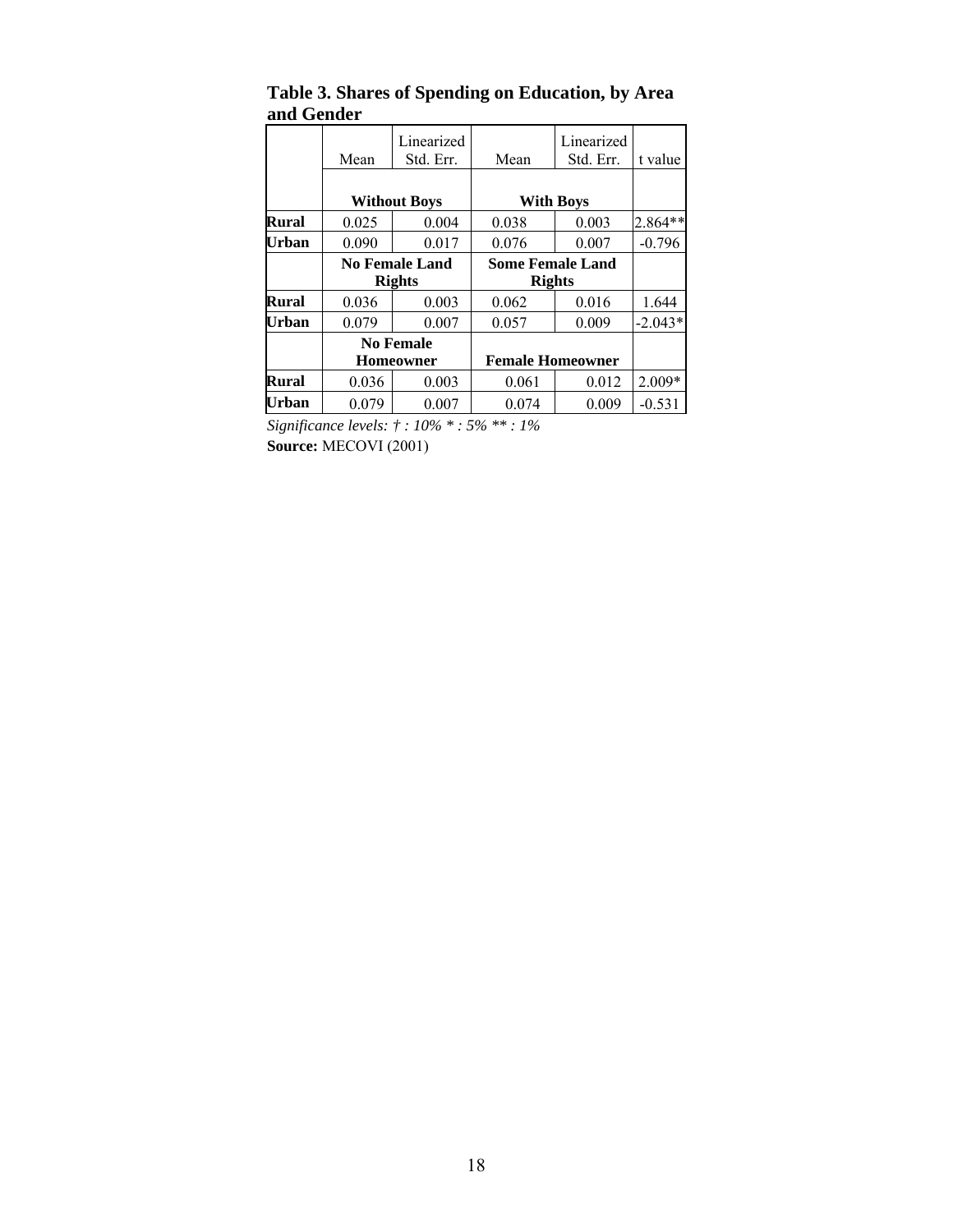|                                |              | Conditional  | Combined<br>Marginal    |              |
|--------------------------------|--------------|--------------|-------------------------|--------------|
|                                | Probit       | <b>OLS</b>   | Effect                  | <b>OLS</b>   |
| Expenditures per Capita        | 0.305        | $-0.052$     | 0.008                   | 0.006        |
|                                | $(0.169)$ †  | (0.123)      | (0.006)                 | (0.004)      |
| log of Household Size          | 1.495        | 0.018        | 0.043                   | 0.026        |
|                                | $(0.458)$ ** | (0.330)      | $(0.019)*$              | $(0.008)$ ** |
| Share of female children 0-4   | $-0.465$     | $-1.024$     | $-0.037$                | $-0.021$     |
| Share of male children 0–4     | (1.185)      | (0.760)      | (0.035)                 | (0.024)      |
|                                | $-1.573$     | $-1.751$     | $-0.085$<br>$(0.047)$ † | $-0.046$     |
|                                | (1.457)      | $(0.746)^*$  |                         | $(0.021)*$   |
| Share of female children 5-9   | 3.709        | $-0.389$     | 0.097                   | 0.01         |
|                                | $(1.481)^*$  | (0.937)      | $(0.052)$ †             | (0.028)      |
| Share of male children 5-9     | 3.757        | $-0.042$     | 0.106                   | 0.027        |
|                                | $(1.402)$ ** | (0.827)      | $(0.050)*$              | (0.027)      |
| Share of female children 10-14 | 4.815        | 1.625        | 0.175                   | 0.1          |
|                                | $(1.246)$ ** | $(0.666)*$   | $(0.060)$ **            | $(0.026)$ ** |
| Share of male children 10–14   | 5.818        | 1.547        | 0.202                   | 0.089        |
|                                | $(1.369)$ ** | $(0.588)$ ** | $(0.067)$ **            | $(0.023)$ ** |
| Share of female children 15-19 | $-0.32$      | 1.073        | 0.015                   | 0.045        |
|                                | (1.073)      | (0.797)      | (0.035)                 | $(0.021)$ *  |
| Share of male children 15-19   | $-1.373$     | 2.002        | 0.006                   | 0.055        |
|                                | (1.176)      | $(0.778)*$   | (0.046)                 | $(0.025)*$   |
| Share of female children 20-24 | $-2.028$     | 1.556        | $-0.022$                | 0.035        |
|                                | $(0.756)$ ** | $(0.882)$ †  | (0.043)                 | $(0.019)$ †  |
| Share of male children 20-24   | 0.022        | $-0.695$     | $-0.015$                | $-0.028$     |
|                                | (1.136)      | (0.728)      | (0.032)                 | (0.018)      |
| Mother Owns Land               | $-1.136$     | 0.535        | $-0.004$                | 0.021        |
|                                | $(0.416)$ ** | (0.410)      | (0.020)                 | (0.023)      |
| Land Owner                     | 0.287        | $-0.114$     | 0.000                   | $-0.001$     |
|                                | (0.250)      | (0.165)      | (0.007)                 | (0.006)      |
| Mother Owns Home               | 1.013        | 0.271        | 0.014                   | 0.008        |
|                                | $(0.520)$ †  | (0.529)      | (0.021)                 | (0.023)      |
| Home Owner                     | $-0.195$     | 0.058        | 0.000                   | 0.004        |
|                                | (0.259)      | (0.161)      | (0.007)                 | (0.007)      |
| No Female Income               | $-0.169$     | $-0.18$      | $-0.006$                | $-0.007$     |
|                                | (0.185)      | (0.127)      | (0.006)                 | $(0.004)$ †  |
| Female Share of Income         | 0.826        | 0.013        | 0.024                   | 0.008        |
|                                | (0.525)      | (0.385)      | (0.017)                 | (0.013)      |
| Dependency Ratio               | $-0.148$     | 0.202        | 0.000                   | 0.002        |
|                                | (0.149)      | $(0.086)*$   | (0.005)                 | (0.004)      |
| Age of HH Head                 | 0.007        | $-0.002$     | 0.000                   | 0.000        |
|                                | (0.011)      | (0.007)      | (0.000)                 | (0.000)      |
| Years of Education of HH Head  | 0.085        | 0.023        | 0.003                   | 0.001        |
|                                | $(0.030)**$  | (0.017)      | $(0.001)*$              | $(0.001)$ †  |
| Observations                   | 739          | 557          | 557                     | 739          |
| R-squared                      |              | $0.18\,$     |                         | 0.27         |

 $\overline{\phantom{a}}$ 

# **Table 4. Rural Regression Results**

*Standard errors in parentheses. Significance levels: † : 10% \* : 5% \*\* : 1%*  **Source:** MECOVI (2001)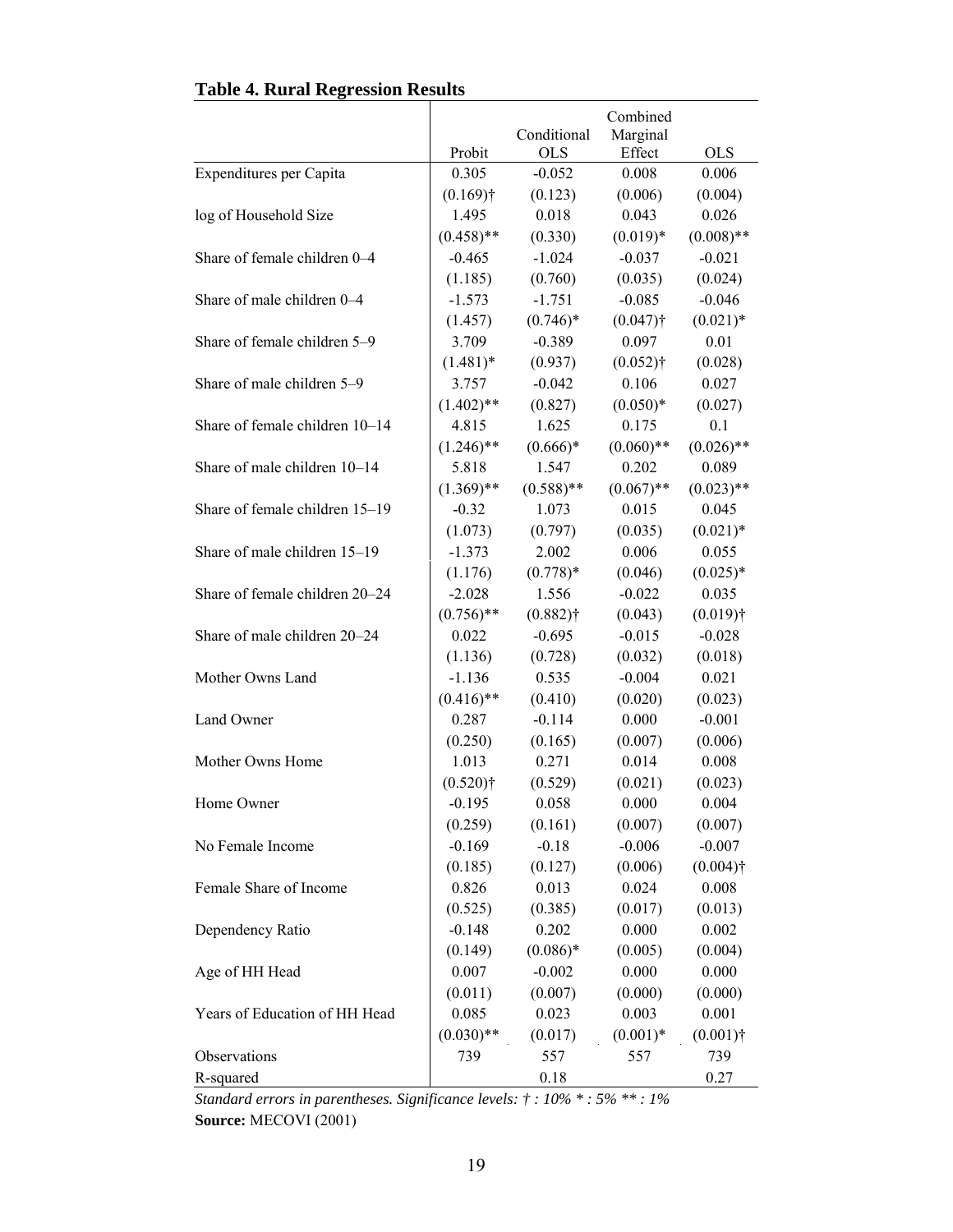# **Table 5. Urban Education Regression Results**

|                                |              |                           | Combined           |                        |
|--------------------------------|--------------|---------------------------|--------------------|------------------------|
|                                | Probit       | Conditional<br><b>OLS</b> | Marginal<br>Effect | <b>OLS</b>             |
| Expenditures per Capita        | 1.168        | 0.035                     | 0.060              | 0.007                  |
|                                | $(0.220)$ ** | (0.128)                   | $(0.008)$ **       | (0.006)                |
| log of Household Size          | 0.711        | 0.248                     | 0.048              | 0.026                  |
|                                | (0.598)      | (0.164)                   | $(0.013)$ **       | $(0.009)$ **           |
| Share of female children 0-4   | $-3.104$     | $-1.757$                  | $-0.241$           | $-0.093$               |
|                                | $(1.489)*$   | $(0.889)*$                | $(0.074)$ **       | $(0.049)$ <sup>†</sup> |
| Share of male children 0-4     | $-2.467$     | 1.261                     | $-0.185$           | $-0.085$               |
|                                | (1.530)      | (0.807)                   | $(0.061)$ **       | (0.053)                |
| Share of female children 5-9   | 7.509        | 1.221                     | 0.434              | 0.127                  |
|                                | $(2.400)$ ** | (0.840)                   | $(0.064)$ **       | (0.079)                |
| Share of male children 5-9     | 4.309        | 0.454                     | 0.237              | 0.017                  |
|                                | $(2.100)*$   | (0.644)                   | $(0.042)$ **       | (0.041)                |
| Share of female children 10-14 | 6.689        | 0.428                     | 0.354              | 0.054                  |
|                                | $(3.141)^*$  | (0.795)                   | $(0.053)$ **       | (0.047)                |
| Share of male children 10-14   | 17.22        | 0.108                     | 0.863              | 0.02                   |
|                                | $(5.501)$ ** | (0.847)                   | $(0.070)$ **       | (0.049)                |
| Share of female children 15-19 | 0.092        | 1.222                     | 0.065              | 0.079                  |
|                                | (1.350)      | (0.827)                   | (0.060)            | $(0.047)$ †            |
| Share of male children 15-19   | 1.025        | 2.095                     | 0.155              | 0.137                  |
|                                | (1.764)      | $(0.716)$ **              | $(0.075)*$         | $(0.053)*$             |
| Share of female children 20-24 | $-0.253$     | 0.735                     | 0.024              | 0.017                  |
|                                | (1.150)      | (0.707)                   | (0.047)            | (0.036)                |
| Share of male children 20-24   | 1.311        | 1.786                     | 0.154              | 0.15                   |
|                                | (1.221)      | $(0.871)^*$               | $(0.074)$ *        | $(0.055)$ **           |
| Mother Owns Land               | $-0.852$     | $-0.055$                  | $-0.045$           | 0.002                  |
|                                | (0.822)      | (0.288)                   | $(0.017)*$         | (0.018)                |
| Land Owner                     | 0.86         | $-0.192$                  | 0.033              | $-0.016$               |
|                                | (0.572)      | (0.190)                   | $(0.013)*$         | (0.014)                |
| Mother Owns Home               | 0.675        | $-0.324$                  | 0.017              | $-0.037$               |
|                                | $(0.383)$ †  | $(0.122)$ **              | (0.012)            | $(0.009)$ **           |
| Home Owner                     | $-0.278$     | 0.379                     | 0.005              | 0.03                   |
|                                | (0.238)      | $(0.105)$ **              | (0.013)            | $(0.007)$ **           |
| No Female Income               | $-0.464$     | 0.094                     | $-0.018$           | $-0.002$               |
|                                | $(0.194)$ *  | (0.086)                   | $(0.006)$ **       | (0.006)                |
| Female Share of Income         | 0.565        | 1.035                     | 0.058              | 0.065                  |
|                                | (0.756)      | $(0.266)$ **              | $(0.034)$ †        | $(0.023)$ **           |
| Dependency Ratio               | 0.142        | 0.216                     | 0.012              | 0.009                  |
|                                | (0.325)      | $(0.106)$ *               | (0.009)            | (0.008)                |
| Age of HH Head                 | 0.025        | 0.005                     | 0.000              | 0.001                  |
|                                | (0.015)      | (0.007)                   | (0.000)            | (0.000)                |
| Years of Education of HH Head  | 0.003        | 0.042                     | $-0.795$           | 0.004                  |
|                                | (0.027)      | $(0.010)$ **              | $(0.042)$ **       | $(0.001)$ **           |
| Observations                   | 892          | 799                       | 799                | 892                    |
| R-squared                      |              | 0.27                      |                    | 0.34                   |

L,

*Standard errors in parentheses. Significance levels: † : 10% \* : 5% \*\* : 1%*  **Source:** MECOVI (2001)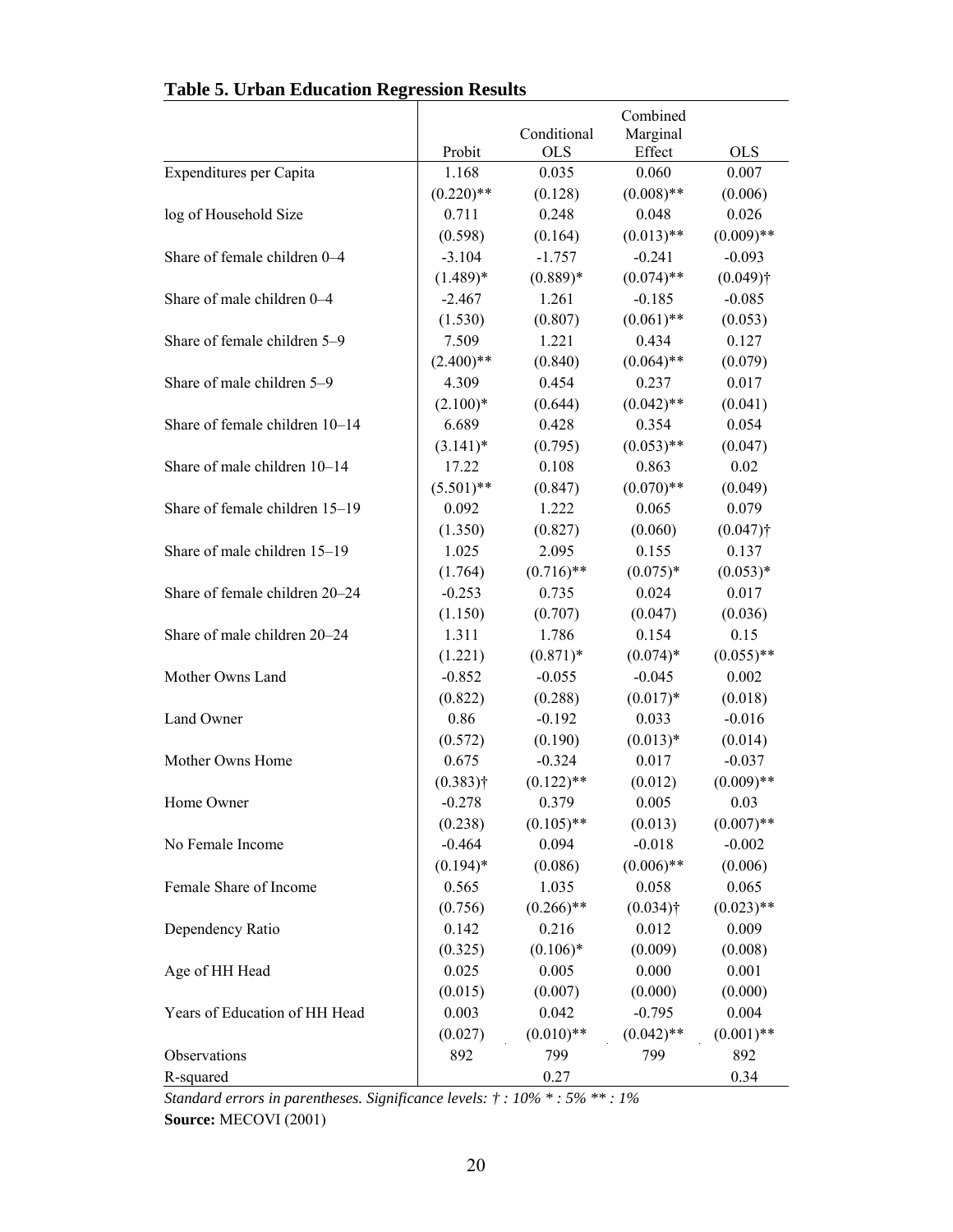|                         | Rural       | Urban        |
|-------------------------|-------------|--------------|
| Share of children 0–4   | $-0.0483**$ | $0.0561**$   |
| Share of children 5–9   | 0.0093      | $-0.1973**$  |
| Share of children 10–14 | $0.0269*$   | $0.5094**$   |
| Share of children 15–19 | $-0.0089$   | $0.0901**$   |
| Share of children 20–24 | 0.0072      | **<br>0.1302 |

## **Table 6. Difference in Marginal Effects**

*Significance levels: † : 10% \* : 5% \*\* : 1%*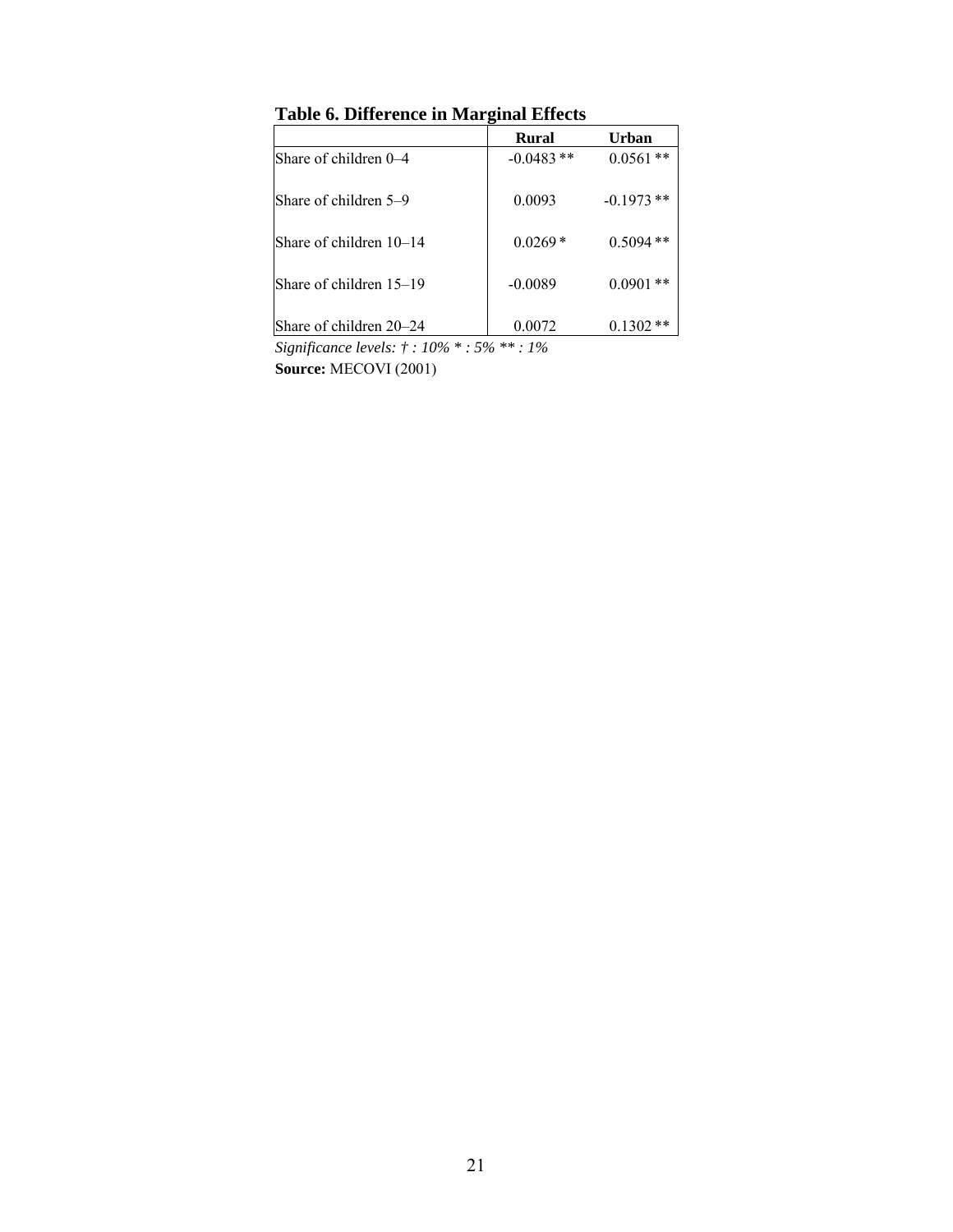| Lable 7. Education Spending on Individuals by Area and Sex |        |              |           |              |           |            |  |  |  |  |
|------------------------------------------------------------|--------|--------------|-----------|--------------|-----------|------------|--|--|--|--|
|                                                            |        | <b>Urban</b> |           | <b>Rural</b> |           |            |  |  |  |  |
|                                                            |        | Mean         |           | Mean         |           |            |  |  |  |  |
|                                                            |        | (millions G) | Std. Err. | millions G)  | Std. Err. | t          |  |  |  |  |
|                                                            | Female | 0.281        | 0.003     | 0.057        | 0.000     | $-4.129**$ |  |  |  |  |
| Age $5$ to $9$                                             | Male   | 0.213        | 0.001     | 0.069        | 0.000     | $-4.759**$ |  |  |  |  |
|                                                            |        | $-1.169$     |           | 1.466        |           |            |  |  |  |  |
|                                                            | Female | 0.287        | 0.001     | 0.113        | 0.000     | $-4.971**$ |  |  |  |  |
| Age 10 to $14$                                             | Male   | 0.278        | 0.001     | 0.113        | 0.000     | $-5.839**$ |  |  |  |  |
|                                                            |        | $-0.273$     |           | $-0.001$     |           |            |  |  |  |  |
|                                                            | Female | 0.348        | 0.002     | 0.100        | 0.000     | $-5.856**$ |  |  |  |  |
| Age 15 to 19                                               | Male   | 0.344        | 0.008     | 0.075        | 0.000     | $-2.923**$ |  |  |  |  |
|                                                            |        | $-0.042$     |           | $-1.341$     |           |            |  |  |  |  |

**Table 7. Education Spending on Individuals by Area and Sex** 

*Significance levels: † : 10% \* : 5% \*\* : 1%*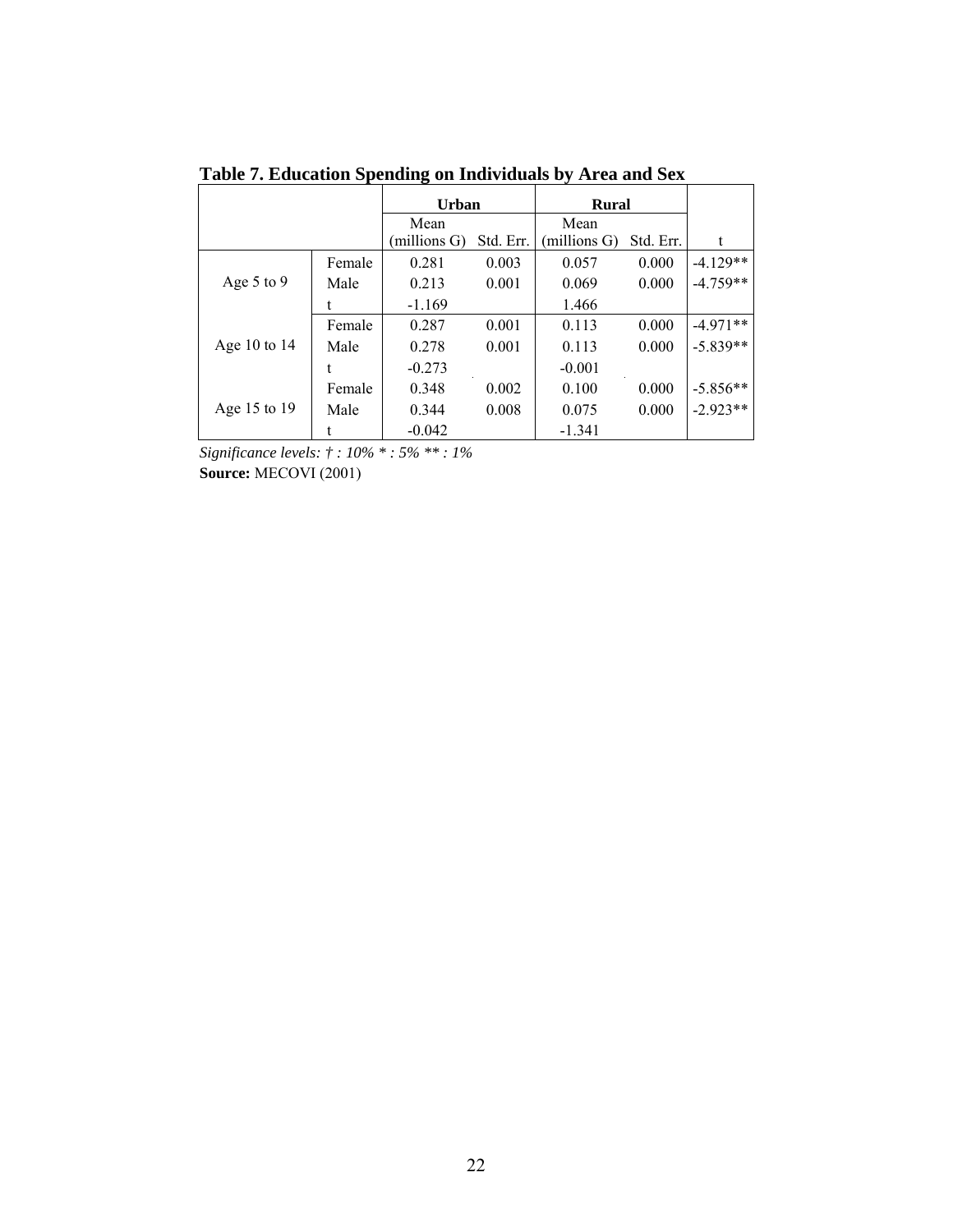## **Table 8. Rural Individual Regression Results**

|                                | Ages 5 to 9  |              |          | Ages 10 to 14 |              |              |          | Ages 15 to 19 |              |              |          |              |
|--------------------------------|--------------|--------------|----------|---------------|--------------|--------------|----------|---------------|--------------|--------------|----------|--------------|
|                                |              |              | Combined |               |              |              | Combined |               |              |              | Combined |              |
|                                |              | Conditional  | Marginal |               |              | Conditional  | Marginal |               |              | Conditional  | Marginal |              |
|                                | Probit       | <b>OLS</b>   | Effect   | <b>OLS</b>    | Probit       | <b>OLS</b>   | Effect   | <b>OLS</b>    | Probit       | <b>OLS</b>   | Effect   | <b>OLS</b>   |
| Log of Expenditures per capita | 0.09         | 0.682        | 0.036    | 0.043         | 0.857        | 0.691        | 0.137    | 0.09          | 0.48         | 0.62         | 0.121    | 0.075        |
|                                | (0.182)      | $(0.093)$ ** | (0.079)  | $(0.008)$ **  | $(0.167)$ ** | $(0.079)$ ** | (0.125)  | $(0.012)$ **  | $(0.172)$ ** | $(0.140)$ ** | (0.091)  | $(0.019)$ ** |
| Log of Household Size          | $-0.275$     | 0.016        | $-0.015$ | $-0.008$      | 0.44         | 0.033        | 0.044    | 0.014         | 0.425        | 0.815        | 0.123    | 0.065        |
|                                | (0.258)      | (0.184)      | (0.035)  | (0.012)       | $(0.204)*$   | (0.174)      | (0.047)  | (0.013)       | $(0.226)$ †  | $(0.244)$ ** | (0.110)  | $(0.018)$ ** |
| Male                           | $-0.004$     | 0.093        | 0.004    | 0.011         | 0.359        | $-0.006$     | 0.005    | 0.005         | 0.063        | $-0.264$     | $-0.012$ | $-0.016$     |
|                                | (0.151)      | (0.129)      | (0.022)  | (0.007)       | $(0.141)*$   | (0.077)      | (0.030)  | (0.008)       | (0.166)      | $(0.096)$ ** | (0.041)  | (0.016)      |
| Mother Owns Land               | $-1.32$      | $-0.511$     | $-0.036$ | $-0.07$       | $-0.646$     | $-0.06$      | $-0.019$ | $-0.007$      | 0.898        | 0.654        | 0.165    | 0.225        |
|                                | (0.918)      | (0.478)      | (0.140)  | $(0.037)$ †   | (0.767)      | (0.441)      | (0.109)  | (0.083)       | (0.593)      | $(0.146)$ ** | (0.152)  | $(0.033)$ ** |
| Land Owner                     | 1.046        | $-0.022$     | 0.012    | 0.015         | 0.362        | $-0.2$       | $-0.011$ | 0.002         | $-0.064$     | $-0.226$     | $-0.017$ | $-0.031$     |
|                                | $(0.422)*$   | (0.130)      | (0.079)  | (0.012)       | (0.416)      | (0.188)      | (0.062)  | (0.017)       | (0.238)      | $(0.131)$ †  | (0.048)  | (0.023)      |
| Mother Owns Home               | 6.759        | 0.511        | 0.054    | 0.099         | 1.023        | 0.429        | 0.057    | 0.125         | $-0.011$     | $-1.036$     | $-0.041$ | $-0.186$     |
|                                | $(0.678)$ ** | (0.342)      | (0.468)  | $(0.029)$ **  | (0.874)      | (0.402)      | (0.139)  | $(0.073)$ †   | (0.645)      | $(0.184)$ ** | (0.150)  | $(0.041)$ ** |
| Home Owner                     | $-0.727$     | 0.096        | $-0.010$ | $-0.014$      | $-0.497$     | 0.248        | 0.011    | $-0.006$      | 0.194        | 0.244        | 0.030    | 0.048        |
|                                | (0.446)      | (0.183)      | (0.065)  | (0.014)       | (0.447)      | (0.196)      | (0.072)  | (0.018)       | (0.251)      | $(0.139)$ †  | (0.055)  | $(0.023)*$   |
| Male x Mother Owns Land        | 1.115        | 0.87         | 0.088    | 0.094         | 0.364        | 0.378        | 0.045    | 0.027         | $-0.810$     | $-0.431$     | $-0.049$ | $-0.186$     |
|                                | (0.853)      | $(0.412)*$   | (0.148)  | $(0.029)$ **  | (0.577)      | (0.414)      | (0.108)  | (0.068)       | (1.220)      | (0.293)      | (0.215)  | $(0.071)$ ** |
| Male x Mother Owns Home        | $-6.416$     | $-0.787$     | $-0.047$ | $-0.119$      | $-1.224$     | $-1.143$     | $-0.069$ | $-0.188$      | 0.325        | 0.59         | 0.088    | 0.146        |
|                                | $(0.007)$ ** | $(0.324)$ *  | (0.447)  | $(0.021)$ **  | (0.827)      | $(0.475)*$   | (0.225)  | $(0.075)*$    | (1.160)      | (0.391)      | (0.199)  | $(0.073)*$   |
| No Female Income               | $-0.047$     | $-0.051$     | $-0.003$ | $-0.007$      | 0.234        | 0.128        | 0.014    | 0.01          | $-0.189$     | $-0.039$     | $-0.015$ | $-0.021$     |
|                                | (0.145)      | (0.139)      | (0.021)  | (0.008)       | (0.184)      | (0.085)      | (0.033)  | (0.010)       | (0.167)      | (0.100)      | (0.036)  | (0.016)      |
| Female Share of Income         | 0.51         | 0.367        | 0.046    | 0.006         | 0.260        | 0.464        | 0.063    | 0.046         | 1.185        | 0.077        | 0.209    | 0.091        |
|                                | (0.657)      | (0.291)      | (0.081)  | (0.022)       | (0.495)      | $(0.270)$ †  | (0.097)  | (0.036)       | $(0.611)$ †  | (0.281)      | (0.165)  | $(0.050)$ †  |
| Dependency Ratio               | 0.190        | $-0.104$     | 0.006    | 0.001         | 0.109        | 0.047        | 0.014    | 0.002         | 0.169        | 0.049        | 0.032    | 0.019        |
|                                | $(0.089)*$   | (0.115)      | (0.023)  | (0.003)       | (0.098)      | (0.046)      | (0.015)  | (0.004)       | $(0.084)$ *  | (0.07)       | (0.025)  | (0.011)      |
| Age of HH Head                 | 0.008        | 0.006        | 0.001    | 0.000         | 0.01         | 0.007        | 0.002    | 0.001         | 0.000        | 0.008        | 0.000    | 0.000        |
|                                | (0.007)      | (0.007)      | (0.001)  | (0.000)       | (0.013)      | (0.007)      | (0.002)  | (0.001)       | (0.007)      | (0.006)      | (0.002)  | (0.001)      |
| Years of Education of HH Head  | 0.073        | 0.027        | 0.005    | 0.005         | 0.041        | 0.025        | 0.006    | 0.002         | 0.047        | 0.012        | 0.009    | 0.004        |
|                                | $(0.029)*$   | (0.018)      | (0.007)  | $(0.001)$ **  | (0.033)      | (0.022)      | (0.007)  | (0.003)       | (0.036)      | (0.021)      | (0.008)  | (0.003)      |
| Observations                   | 3560         | 2645         | 2645     | 3560          | 3540         | 3010         | 3010     | 3540          | 2505         | 1045         | 1045     | 2505         |
| R-squared                      |              | 0.25         |          | 0.26          |              | 0.26         |          | 0.25          |              | 0.29         |          | 0.18         |

*Standard errors in parentheses. Significance levels: † : 10% \* : 5% \*\* : 1%*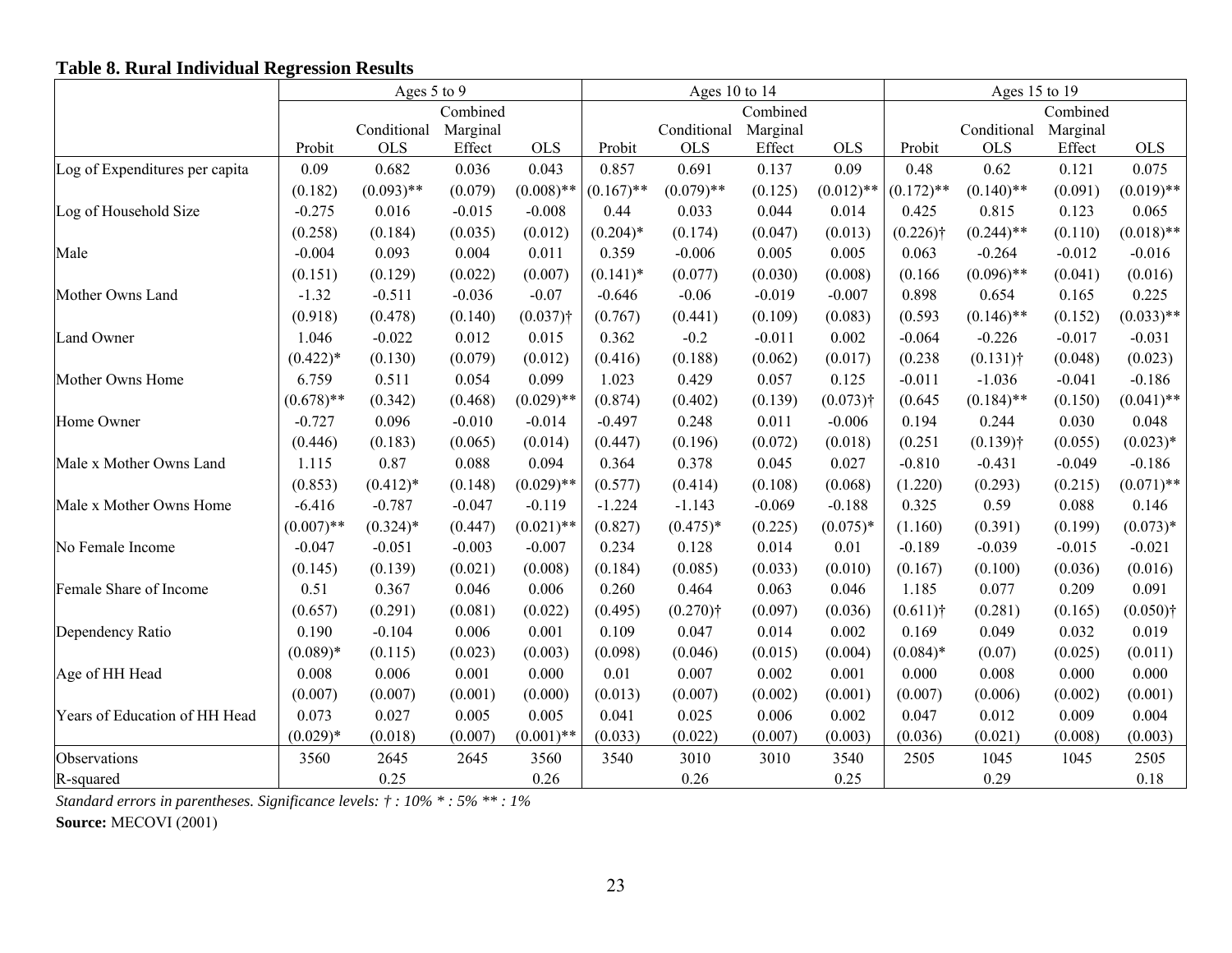## **Table 9. Urban Individual Regression Results**

| radic 2. Ordan murviuuai Kegression Kesuns |              | Ages 5 to 9               |                                |              |              | Ages 10 to 14             |                                |              |             | Ages 15 to 19             |                                |              |
|--------------------------------------------|--------------|---------------------------|--------------------------------|--------------|--------------|---------------------------|--------------------------------|--------------|-------------|---------------------------|--------------------------------|--------------|
|                                            | Probit       | Conditional<br><b>OLS</b> | Combined<br>Marginal<br>Effect | <b>OLS</b>   | Probit       | Conditional<br><b>OLS</b> | Combined<br>Marginal<br>Effect | <b>OLS</b>   | Probit      | Conditional<br><b>OLS</b> | Combined<br>Marginal<br>Effect | <b>OLS</b>   |
| Log of Expenditures per capita             | 0.439        | 0.919                     | 0.219                          | 0.181        | 0.997        | 0.827                     | 0.367                          | 0.225        | 0.291       | 0.557                     | 0.228                          | 0.227        |
|                                            | $(0.226)$ †  | $(0.125)$ **              | (0.215)                        | $(0.029)$ ** | $(0.236)$ ** | $(0.106)$ **              | $(0.144)$ *                    | $(0.035)$ ** | $(0.163)$ † | $(0.073)$ **              | $(0.113)*$                     | $(0.055)$ ** |
| Log of Household Size                      | $-0.347$     | $-0.114$                  | $-0.078$                       | $-0.052$     | $-0.416$     | 0.222                     | $-0.039$                       | 0.037        | $-0.416$    | 0.054                     | $-0.128$                       | 0.015        |
|                                            | (0.255)      | (0.216)                   | (0.082)                        | (0.044)      | (0.581)      | (0.147)                   | (0.057)                        | (0.041)      | (0.253)     | (0.159)                   | (0.095)                        | (0.060)      |
| Male                                       | $-0.16$      | $-0.234$                  | $-0.042$                       | $-0.037$     | 0.777        | 0.003                     | 0.002                          | $-0.026$     | 0.099       | $-0.152$                  | $-0.023$                       | 0.046        |
|                                            | (0.307)      | (0.146)                   | (0.079)                        | (0.037)      | $(0.332)*$   | (0.065)                   | (0.023)                        | (0.020)      | (0.199)     | (0.121)                   | (0.068)                        | (0.086)      |
| Mother Owns Land                           |              | $-0.525$                  |                                | 0.182        |              | 0.021                     |                                | 0.035        | 0.325       | 0.46                      | 0.189                          | 0.327        |
|                                            |              | (0.356)                   |                                | (0.222)      |              | (0.287)                   |                                | (0.075)      | (0.715)     | (0.577)                   | (0.270)                        | (0.209)      |
| Land Owner                                 | $-0.089$     | 0.152                     | $-0.066$                       | 0.018        |              | $-0.064$                  |                                | $-0.08$      | 0.352       | $-0.104$                  | 0.013                          | $-0.061$     |
|                                            | (0.261)      | (0.174)                   | (0.157)                        | (0.069)      |              | (0.143)                   |                                | $(0.046)$ †  | $(0.201)$ † | (0.134)                   | (0.081)                        | (0.069)      |
| Mother Owns Home                           | 0.756        | $-0.498$                  | 0.045                          | $-0.139$     |              | $-0.154$                  |                                | $-0.045$     | $-0.494$    | $-0.531$                  | $-0.143$                       | $-0.252$     |
|                                            | (0.543)      | $(0.166)$ **              | (0.122)                        | $(0.057)*$   |              | (0.217)                   |                                | (0.065)      | (0.483)     | $(0.207)*$                | (0.173)                        | $(0.106)*$   |
| Home Owner                                 | $-0.606$     | 0.29                      | $-0.080$                       | 0.015        | $-0.597$     | 0.094                     | 0.017                          | 0.018        | 0.335       | 0.193                     | 0.086                          | 0.108        |
|                                            | $(0.226)$ ** | $(0.105)$ **              | (0.139)                        | (0.036)      | $(0.348)$ †  | (0.098)                   | (0.077)                        | (0.040)      | $(0.171)$ † | $(0.087)*$                | (0.073)                        | $(0.048)*$   |
| Male x Mother Owns Land                    |              | $-0.168$                  |                                | $-0.41$      |              | 0.273                     |                                | 0.229        | 0.024       | $-0.082$                  | $-0.011$                       | $-0.123$     |
|                                            |              | (0.408)                   |                                | $(0.236)$ †  |              | (0.393)                   |                                | (0.186)      | (0.850)     | (0.604)                   | (0.284)                        | (0.227)      |
| Male x Mother Owns Home                    |              | 0.143                     |                                | 0.084        |              | 0.063                     |                                | 0.109        | 0.527       | 0.323                     | 0.253                          | 0.116        |
|                                            |              | (0.307)                   |                                | (0.091)      |              | (0.210)                   |                                | (0.117)      | (0.542)     | (0.275)                   | (0.179)                        | (0.115)      |
| No Female Income                           | $-0.451$     | $-0.02$                   | 0.028                          | $-0.062$     | $-0.073$     | $-0.027$                  | $-0.006$                       | $-0.014$     | $-0.167$    | 0.105                     | $-0.032$                       | $-0.012$     |
|                                            | $(0.184)$ *  | (0.138)                   | (0.089)                        | (0.041)      | (0.317)      | (0.073)                   | (0.040)                        | (0.023)      | (0.168)     | (0.109)                   | (0.060)                        | (0.044)      |
| Female Share of Income                     | $-0.132$     | 0.571                     | $-0.049$                       | 0.296        | 0.68         | 0.214                     | 0.106                          | 0.168        | 0.54        | $-0.043$                  | 0.173                          | 0.156        |
|                                            | (0.569)      | (0.408)                   | (0.141)                        | (0.192)      | (0.604)      | (0.223)                   | (0.066)                        | $(0.080)*$   | (0.488)     | (0.262)                   | (0.160)                        | (0.107)      |
| Dependency Ratio                           | 0.32         | 0.201                     | 0.078                          | 0.074        | 0.569        | 0.074                     | 0.134                          | 0.039        | 0.233       | 0.178                     | 0.120                          | 0.052        |
|                                            | $(0.108)$ ** | $(0.084)*$                | (0.098)                        | $(0.031)*$   | (0.408)      | (0.053)                   | $(0.034)$ **                   | $(0.020)$ †  | (0.159)     | $(0.089)*$                | $(0.064)$ †                    | (0.040)      |
| Age of HH Head                             | 0.014        | 0.006                     | $-0.001$                       | 0.003        | 0.069        | 0.004                     | 0.069                          | 0.002        | 0.018       | 0.015                     | 0.010                          | 0.006        |
|                                            | (0.013)      | (0.006)                   | (0.039)                        | $(0.002)$ †  | $(0.035)*$   | (0.005)                   | (0.113)                        | (0.002)      | $(0.010)$ † | $(0.005)$ **              | $(0.005)*$                     | $(0.003)$ †  |
| Years of Education of HH Head              | 0.012        | 0.025                     | 0.091                          | 0.013        | 0.005        | 0.014                     | 0.014                          | 0.004        | 0.021       | 0.024                     | 0.013                          | 0.013        |
|                                            | (0.032)      | $(0.014)$ †               | (0.170)                        | $(0.005)$ ** | (0.029)      | (0.010)                   | (0.056)                        | (0.003)      | (0.018)     | $(0.010)*$                | $(0.007)$ †                    | $(0.006)*$   |
| Observations                               | 2950         | 2555                      | 2555                           | 2950         | 2900         | 2835                      | 2835                           | 2900         | 2960        | 1975                      | 1975                           | 2960         |
| R-squared                                  |              | 0.54                      |                                | 0.43         |              | 0.47                      |                                | 0.42         |             | 0.43                      |                                | 0.35         |

*Standard errors in parentheses. Significance levels: † : 10% \* : 5% \*\* : 1%*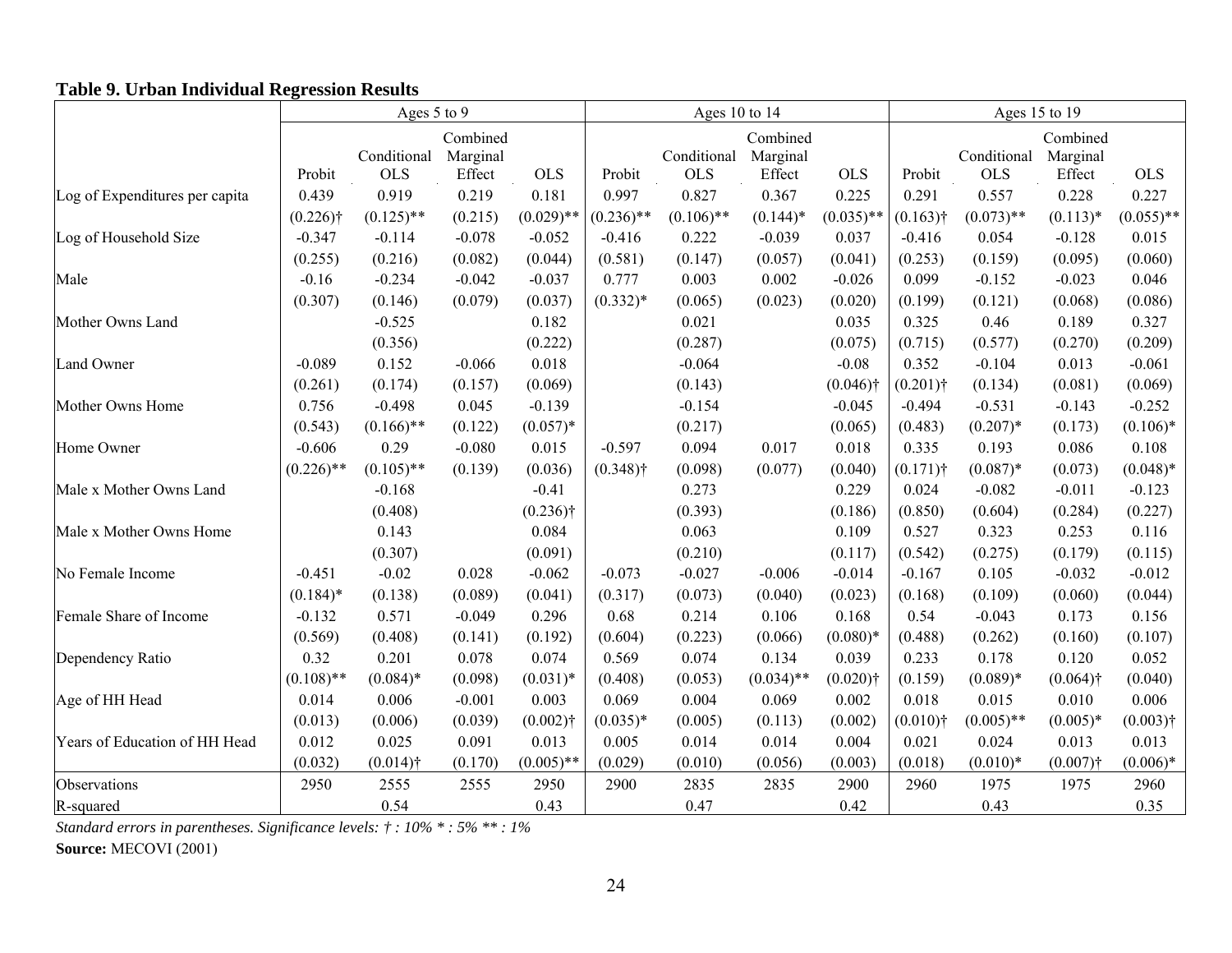#### **REFERENCES**

Agarwal, Bina. 1994. *A Field of One's Own: Gender and Land Rights in South Asia*. Cambridge: Cambridge University Press.

————. 1997. "'Bargaining' and Gender Relations: Within and Beyond the Household." *Feminist Economics* 3(1): 1–51.

- Alderman, Harold, Jere R. Behrman, Victor Lavy, and Rekha Menon. 2001. "Child Health and School Enrollment: A Longitudinal Analysis." *Journal of Human Resources* 36(1): 185–205.
- Bairagi, Radheshyam. 1986. "Food Crisis, Nutrition, and Female Children in Rural Bangladesh." *Population and Development Review* 12(2): 307–315.
- Behrman, Jere R. 1988. "Intrahousehold Allocation of Nutrients in Rural India: Are Boys Favored? Do Parents Exhibit Inequality Aversion?" *Oxford Economic Papers* 40(1): 32–54.
- Behrman, Jere R., R.A. Pollak, and Paul Taubman. 1982. "Parental Preferences and Provision for Progeny." *The Journal of Political Economy* 90(1): 52–73.

————. 1986. "Do Parents Favor Boys?" *International Economic Review* 27(1): 33– 54.

- Behrman, Jere R., Mark R. Rosenzweig, and Paul Taubman. 1994. "Endowments and the Allocation of Schooling in the Family and in the Marriage Market: The Twins Experiment." *The Journal of Political Economy* 102(6): 1131–1174.
- Brown, Lynn R., Yisehac Yohannes, and Patrick Webb. 1994. "Rural Labor-Intensive Public Works: Impacts of Participation on Preschooler Nutrition: Evidence from Niger." *American Journal of Agricultural Economics* 76(5): 1213–1218.
- Buchmann, Claudia. 2000. "Family Structure, Parental Perceptions, and Child Labor in Kenya: What Factors Determine Who Is Enrolled in School?" *Social Forces* 78(4): 1349–1378.
- Cranmer, Skyler J., and Jeff Gill. 2007. "Multiple Hot Deck Imputation: A Non-Parametric Alternative to Multiple Imputation." Manuscript. Available from the author at: http://www.unc.edu/~skylerc/files/Cranmer-CV.pdf.
- Das Gupta, Monica. 1987. "Selective Discrimination Against Female Children in Rural Punjab, India." *Population and Development Review* 13(1): 77–100.
- Dasgupta, Indraneel. 2001. "Gender-Biased Redistribution and Intra-Household Distribution." *European Economic Review* 45(9): 1711–1722.